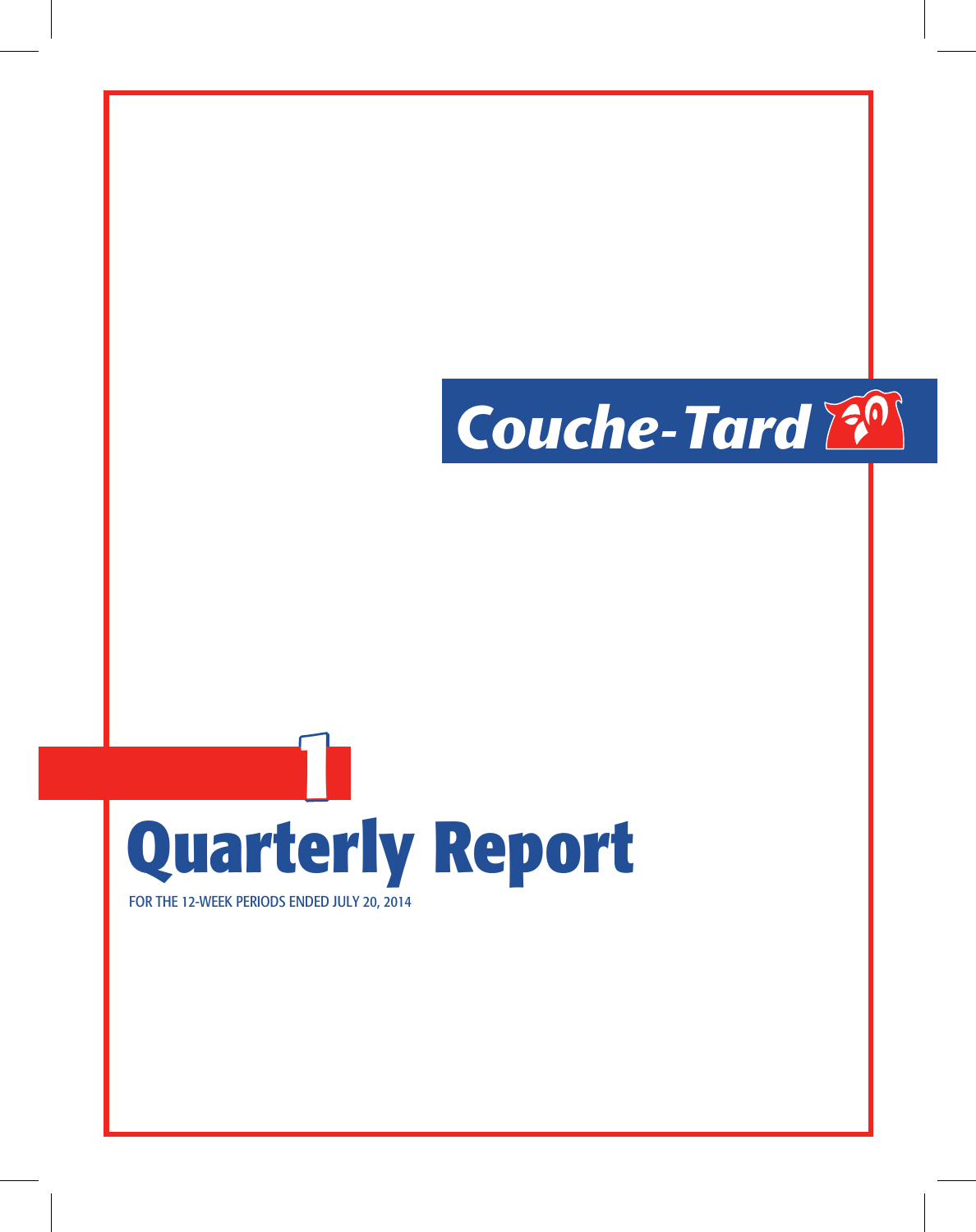# **Management's Discussion and Analysis**

*The purpose of this Management's Discussion and Analysis ("MD&A") is, as required by regulators, to explain management's point of view on Alimentation Couche-Tard Inc.'s ("Couche-Tard") financial condition and results of operations as well as its performance during the first quarter of the fiscal year ending April 26, 2015. More specifically, it aims to let the reader better understand our development strategy, performance in relation to objectives, future expectations and how we address risk and manage our financial resources. This MD&A also provides information to improve the reader's understanding of the consolidated financial statements and related notes. It should therefore be read in conjunction with those documents. By "we", "our", "us" and "the Corporation", we refer collectively to Couche-Tard and its subsidiaries.*

*Except where otherwise indicated, all financial information reflected herein is expressed in United States dollars ("US dollars") and determined on the basis of International Financial Reporting Standards ("IFRS") as issued by the International Accounting Standards Board ("IASB"). We also use measures in this MD&A that do not comply with IFRS. When such measures are presented, they are defined and the reader is informed. This MD&A should be read in conjunction with the annual consolidated financial statements and related notes included in our 2014 Annual Report, which, along with additional information relating to Couche-Tard, including the most recent Annual Information Form, is available on SEDAR at www.sedar.com and on our website at http://corpo.couche-tard.com.*

# **Forward-Looking Statements**

This MD&A includes certain statements that are "forward-looking statements" within the meaning of the securities laws of Canada. Any statement in this MD&A that is not a statement of historical fact may be deemed to be a forward-looking statement. When used in this MD&A, the words "believe", "could", "should", "intend", "expect", "estimate", "assume" and other similar expressions are generally intended to identify forward-looking statements. It is important to know that the forwardlooking statements in this MD&A describe our expectations as at September 3, 2014, which are not guarantees of the future performance of Couche-Tard or its industry, and involve known and unknown risks and uncertainties that may cause Couche-Tard's or the industry's outlook, actual results or performance to be materially different from any future results or performance expressed or implied by such statements. Our actual results could be materially different from our expectations if known or unknown risks affect our business, or if our estimates or assumptions turn out to be inaccurate. A change affecting an assumption can also have an impact on other interrelated assumptions, which could increase or diminish the effect of the change. As a result, we cannot guarantee that any forward-looking statement will materialize and, accordingly, the reader is cautioned not to place undue reliance on these forward-looking statements. Forward-looking statements do not take into account the effect that transactions or special items announced or occurring after the statements are made may have on our business. For example, they do not include the effect of sales of assets, monetization, mergers, acquisitions, other business combinations or transactions, asset write-downs or other charges announced or occurring after forward-looking statements are made.

Unless otherwise required by applicable securities laws, we disclaim any intention or obligation to update or revise the forward-looking statements, whether as a result of new information, future events or otherwise.

The foregoing risks and uncertainties include the risks set forth under "Business Risks" in our 2014 Annual Report as well as other risks detailed from time to time in reports filed by Couche-Tard with securities regulators in Canada.

# **Our Business**

We are the leader in the Canadian convenience store industry. In the United States, we are the largest independent convenience store operator in terms of number of company-operated stores. In Europe, we are a leader in convenience store and road transportation fuel in Scandinavian countries and in the Baltic countries while we have a significant presence in Poland.

As of July 20, 2014, our network comprises 6,243 convenience stores throughout North America, including 4,478 stores with road transportation fuel dispensing. Our North-American network consists of 13 business units, including nine in the United States covering 40 states and four in Canada covering all ten provinces. More than 60,000 people are employed throughout our network and at the service offices in North America.

In Europe, we operate a broad retail network across Scandinavia (Norway, Sweden, Denmark), Poland, the Baltics (Estonia, Latvia, Lithuania) and Russia with 2,250 stores as at July 20, 2014, the majority of which offer road transportation fuel and convenience products while the others are unmanned automated service-stations which offer road transportation fuel only. We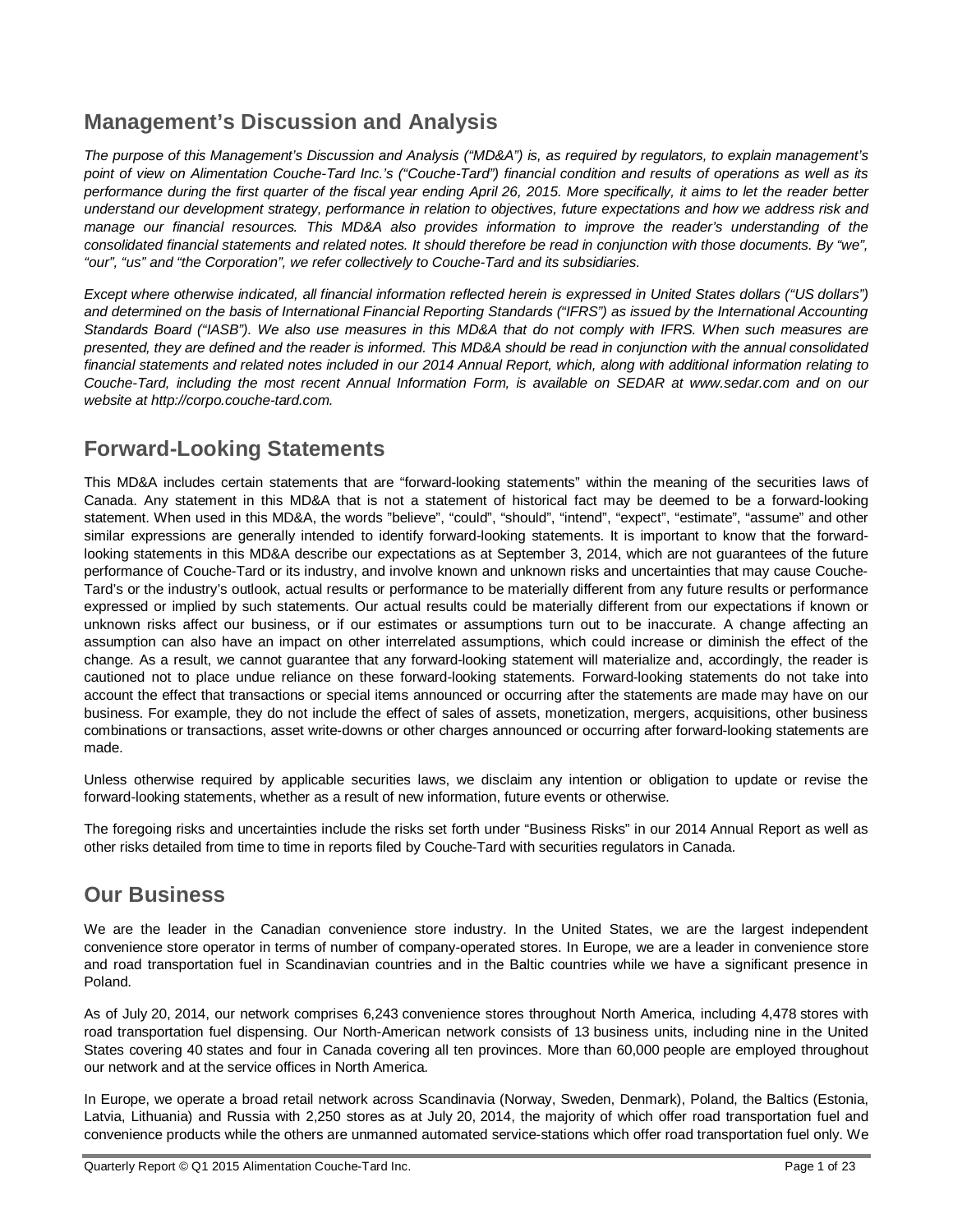also offer other products, including stationary energy, marine fuel, aviation fuel, lubricants and chemicals. We operate key fuel terminals and fuel depots in eight countries. Including employees at Statoil branded franchise stations, about 17,500 people work in our retail network, terminals and service offices across Europe.

In addition, under licensing agreements, about 4,600 stores are operated under the Circle K banner in 12 other countries or regions worldwide (China, Guam, Honduras, Hong Kong, Indonesia, Japan, Macau, Malaysia, Mexico, the Philippines, Vietnam and the United Arab Emirates) which brings the total network to over 13,000 stores worldwide..

Our mission is to offer our clients a quick and outstanding service by developing a customized and friendly relationship while still finding ways to surprise them on a daily basis. In this regard, we strive to meet the demands and needs of our clientele based on their regional requirements. To do so, we offer consumers food and beverage items, road transportation fuel and other high-quality products and services designed to meet clients' demands in a clean and welcoming environment. Our positioning in the industry stems primarily from the success of our business model, which is based on a decentralized management structure, an ongoing comparison of best practices and operational expertise that is enhanced by our experience in the various regions of our network. Our positioning is also a result of our focus on in-store merchandise, as well as our continued investments in our stores.

## **Value creation**

In the United States, the convenience store sector is fragmented and in a consolidation phase. We are participating in this process through our acquisitions and the market shares we gain when competitors close sites as well as by improving our offering. In Europe and Canada, the convenience store sector is often dominated by a few major players, including integrated oil companies. Some of these integrated oil companies are in the process of selling or are expected to sell their retail assets. We intend to study investment opportunities that might come to us through this process.

However, despite this context, acquisitions have to be concluded at reasonable conditions in order to create value for our Corporation and its shareholders. Therefore, we do not favour store count growth to the detriment of profitability. In addition to our participation in the consolidation phase of our sector and in the selling by integrated oil companies of their retail assets, it has to be noted that in recent years, organic contribution has played an important role in the growth of our net earnings. The on-going improvement of our offer, including fresh products, supply terms and efficiency of our business has been a highlight, especially with the absence of significant acquisitions and net growth in store count prior to the acquisition of Statoil Fuel & Retail. Thus, all these elements contributed to the growth in net earnings and to value creation for our shareholders and other stakeholders. We intend to continue in this direction.

# **Exchange Rate Data**

We use the US dollar as our reporting currency which provides more relevant information given the predominance of our operations in the United States and the significant portion of our debt denominated in US dollars, taking into account our cross currency interest rate swaps.

The following table sets forth information about exchange rates based upon closing rates expressed as US dollars per comparative currency unit:

|                                | 12-week periods ended                 |        |  |  |  |  |
|--------------------------------|---------------------------------------|--------|--|--|--|--|
|                                | July 21, 2013<br><b>July 20, 2014</b> |        |  |  |  |  |
| Average for period             |                                       |        |  |  |  |  |
| Canadian Dollar <sup>(1)</sup> | 0.9236                                | 0.9707 |  |  |  |  |
| Norwegian Krone <sup>(2)</sup> | 0.1656                                | 0.1693 |  |  |  |  |
| Swedish Krone <sup>(2)</sup>   | 0.1499                                | 0.1511 |  |  |  |  |
| Danish Krone <sup>(2)</sup>    | 0.1829                                | 0.1752 |  |  |  |  |
| Zloty $^{(2)}$                 | 0.3285                                | 0.3076 |  |  |  |  |
| Euro $^{(2)}$                  | 1.3647                                | 1.3060 |  |  |  |  |
| Lats $(3)$                     |                                       | 1.8625 |  |  |  |  |
| Litas $(2)$                    | 0.3955                                | 0.3783 |  |  |  |  |
| Ruble $(2)$                    | 0.0289                                | 0.0312 |  |  |  |  |
|                                |                                       |        |  |  |  |  |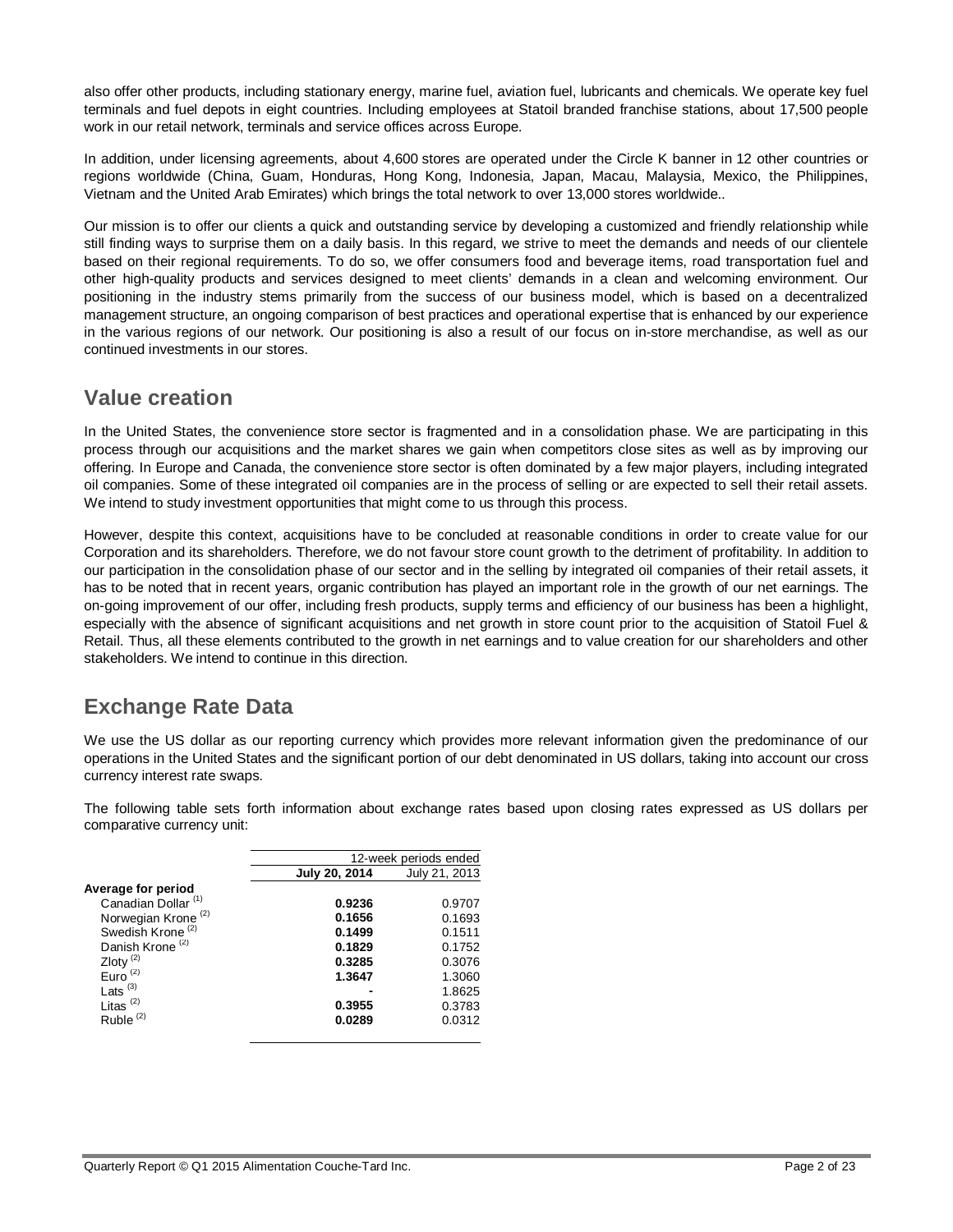|                 | As at July 20, 2014 | As at April 27, 2014 |
|-----------------|---------------------|----------------------|
| Period end      |                     |                      |
| Canadian Dollar | 0.9314              | 0.9061               |
| Norwegian Krone | 0.1615              | 0.1681               |
| Swedish Krone   | 0.1461              | 0.1537               |
| Danish Krone    | 0.1812              | 0.1858               |
| Zloty           | 0.3257              | 0.3301               |
| Euro            | 1.3514              | 1.3870               |
| Litas           | 0.3918              | 0.4018               |
| Ruble           | 0.0285              | 0.0281               |
|                 |                     |                      |

Considering we use the US dollar as our reporting currency, in our consolidated financial statements and in the present document, unless indicated otherwise, results from our Canadian, European and corporate operations are translated into US dollars using the average rate for the period. Unless otherwise indicated, variances and explanations regarding changes in the foreign exchange rate and the volatility of the Canadian dollar and European currencies which we discuss in the present document are therefore related to the translation in US dollars of our Canadian, European and corporate operations results.

# **Overview of the First Quarter of Fiscal 2015**

Net earnings amounted to \$269.5 million for the first quarter of fiscal 2015, up 5.7% over the corresponding period of fiscal 2014. Results for the first quarter of fiscal 2015 include a net foreign exchange loss of \$8.7 million as well as a negative goodwill of \$0.5 million while results for the first quarter of fiscal 2014 included a negative goodwill of \$41.6 million as well as a net foreign exchange gain of \$13.2 million.

Excluding these items as well as acquisition costs from both periods, net earnings for the first quarter of fiscal 2015 would have been approximately \$276.0 million (\$0.48 per share on a diluted basis) compared to \$220.0 million (\$0.39 per share on a diluted basis) for the first quarter of fiscal 2014, an increase of \$56.0 million, or 25.5%. A large portion of this significant increase is attributable to strong organic growth from merchandises and services as well as from transportation fuel combined with rigorous cost control. Our strong organic growth was further supported by the contribution from our acquisitions. These items, which contributed to the growth in net earnings, were partially offset by the negative net impact from the translation of revenues and expenses from our Canadian and European operations into the United States dollar.

We continued to improve our return on capital employed which was 14.0% for the 52-week period ended July 20, 2014 as well as our adjusted net interest bearing debt to adjusted EBITDAR ratio which stood at 2.2 as at July 20, 2014 compared to 3.6 shortly after the acquisition of Statoil Fuel & Retail.

### **Statoil Fuel & Retail**

### *Period results*

Our results for the 12-week period ended July 20, 2014 include those of Statoil Fuel & Retail for the period beginning May 1<sup>st</sup>, 2014 and ending July 20, 2014, resulting in a period of 81 days. Our results for the 12-week period ended July 21, 2013 include those of Statoil Fuel & Retail for the period beginning May 1<sup>st</sup>, 2013 and ending July 21, 2013, covering a total of 82 days.

Our consolidated balance sheet and store count as of July 20, 2014 include Statoil Fuel & Retail's balance sheet and store count as of June 30, 2014, as adjusted for significant transactions, if any, which occurred between those two dates.

<sup>(1)</sup> Calculated by taking the average of the closing exchange rates of each day in the applicable period.<br>(2) Average rate for the period from May 1<sup>st</sup>, 2014 to July 20, 2014 for the 12-week period ended July 20, 2014 and July 21, 2013. Calculated using the average exchange rate at the close of each day for the stated period.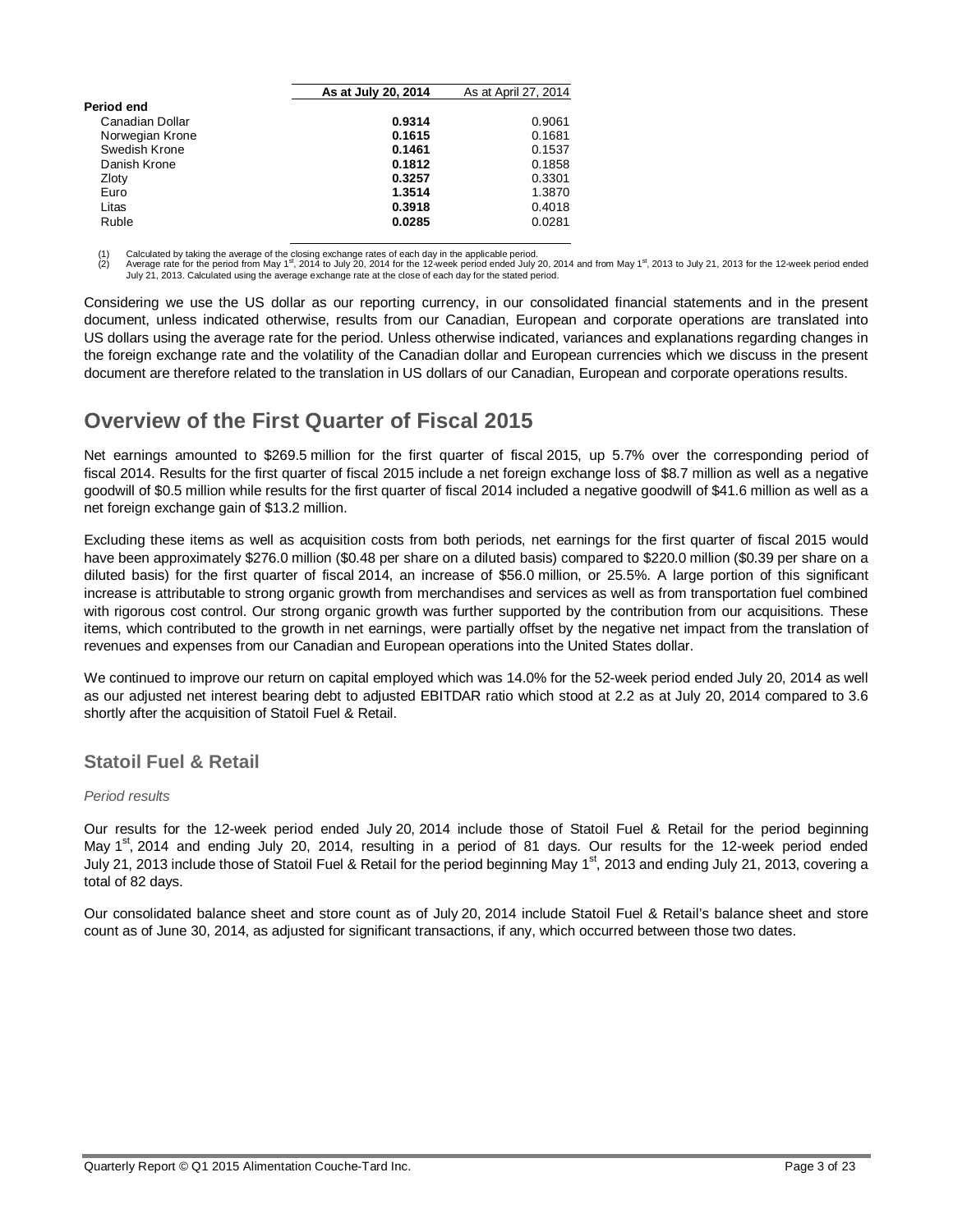The following table provides an overview of Statoil Fuel & Retail's accounting periods that will be incorporated in our upcoming consolidated financial statements:

| <b>Couche-Tard Quarters</b>                                                             | Statoil Fuel & Retail Equivalent Accounting Periods    | <b>Statoil Fuel &amp; Retail Balance</b><br>Sheet Date <sup>(1)</sup> |
|-----------------------------------------------------------------------------------------|--------------------------------------------------------|-----------------------------------------------------------------------|
| 12-week period ending October 12, 2014<br>$(2nd$ quarter of fiscal 2015)                | From July 21, 2014 to October 12, 2014                 | September 30, 2014                                                    |
| 16-week period ending February 1 <sup>st</sup> , 2015<br>$(3rd$ quarter of fiscal 2015) | From October 13, 2014 January 31 <sup>st</sup> , 2015  | January 31, 2015                                                      |
| 12-week period ending April 26, 2015<br>$(4th$ quarter of fiscal 2015)                  | From February 1 <sup>st</sup> , 2015 to April 30, 2015 | April 30, 2015                                                        |
| 12-week period ending July 19, 2015<br>$(1st$ quarter of fiscal 2016)                   | From May 1 <sup>st</sup> , 2015 to July 19, 2015       | June 30, 2015                                                         |

(1) The consolidated balance sheet will be adjusted for significant transactions, if any, occurring between Statoil Fuel & Retail balance sheet date and Couche-Tard balance sheet date.

We expect that the work toward the alignment of Statoil Fuel & Retail's accounting periods with those of Couche-Tard should start once we have finalized the optimization of Statoil Fuel & Retail financial systems, which should be done during fiscal 2015.

#### *Synergies and cost reduction initiatives*

Since the acquisition of Statoil Fuel & Retail, we have been actively working on identifying and implementing available synergies and cost reduction opportunities. Our analysis show that opportunities are numerous and promising. Some can be implemented immediately while others may take more time to implement since they require rigorous analysis and planning. The optimization of our new ERP system in Europe will also be required before we can put in place some of the identified opportunities. The goal is to find the right balance in order not to jeopardize ongoing activities and projects already underway.

During the 12-week period ended July 20, 2014, we recorded synergies and cost savings estimated at approximately \$12.0 million, before income taxes. These synergies and cost reductions mainly impacted operating, selling, administrative and general expenses as well as cost of sales. Since the acquisition, we estimate that total realized annual synergies and cost savings amount to approximately \$97.0 million, before income taxes. We believe these amounts do not represent the full annual impact of all of our initiatives.

These synergies and cost reductions came from a variety of sources including cost reductions following the delisting of Statoil Fuel & Retail, the renegotiation of certain agreements with our suppliers, the reduction of in-store costs and the restructuring of certain departments.

Our work for the identification and implementation of available synergies and cost reduction opportunities is far from over. Our teams continue to work actively on various projects that seem promising and which, along with the implementation and optimization of new systems, should allow us to achieve our objectives. We therefore maintain our goal of annual synergies ranging from \$150.0 million to \$200.0 million before the end of December 2015.

As our goal previously stated is considered a forward looking statement, we are required, pursuant to securities laws, to clarify that our synergies and cost reductions estimate is based on a number of important factors and assumptions. Among other things, our synergies and cost savings objective is based on our comparative analysis of organizational structures and current level of spending across our network as well as on our ability to bridge the gap, where relevant. Our synergies and cost reduction objective is also based on our assessment of current contracts in Europe and North America and how we expect to be able to renegotiate these contracts to take advantage of our increased purchasing power. In addition, our synergies and cost reduction objective assumes that we will be able to establish and maintain an effective process for sharing best practices across our network. Finally, our objective is also based on our ability to optimize our newly implemented ERP system. An important change in these facts and assumptions could significantly impact our synergies and cost reductions estimate as well as the timing of implementation of our different initiatives.

### **Network growth**

#### *Completed transactions*

In June 2014, we acquired 13 company operated-stores and two non-operating sites in South Carolina, United States from Garvin Oil Company. We own the land and buildings for all sites.

In addition, during the first quarter of fiscal 2015, we acquired five additional company-operated stores through distinct transactions.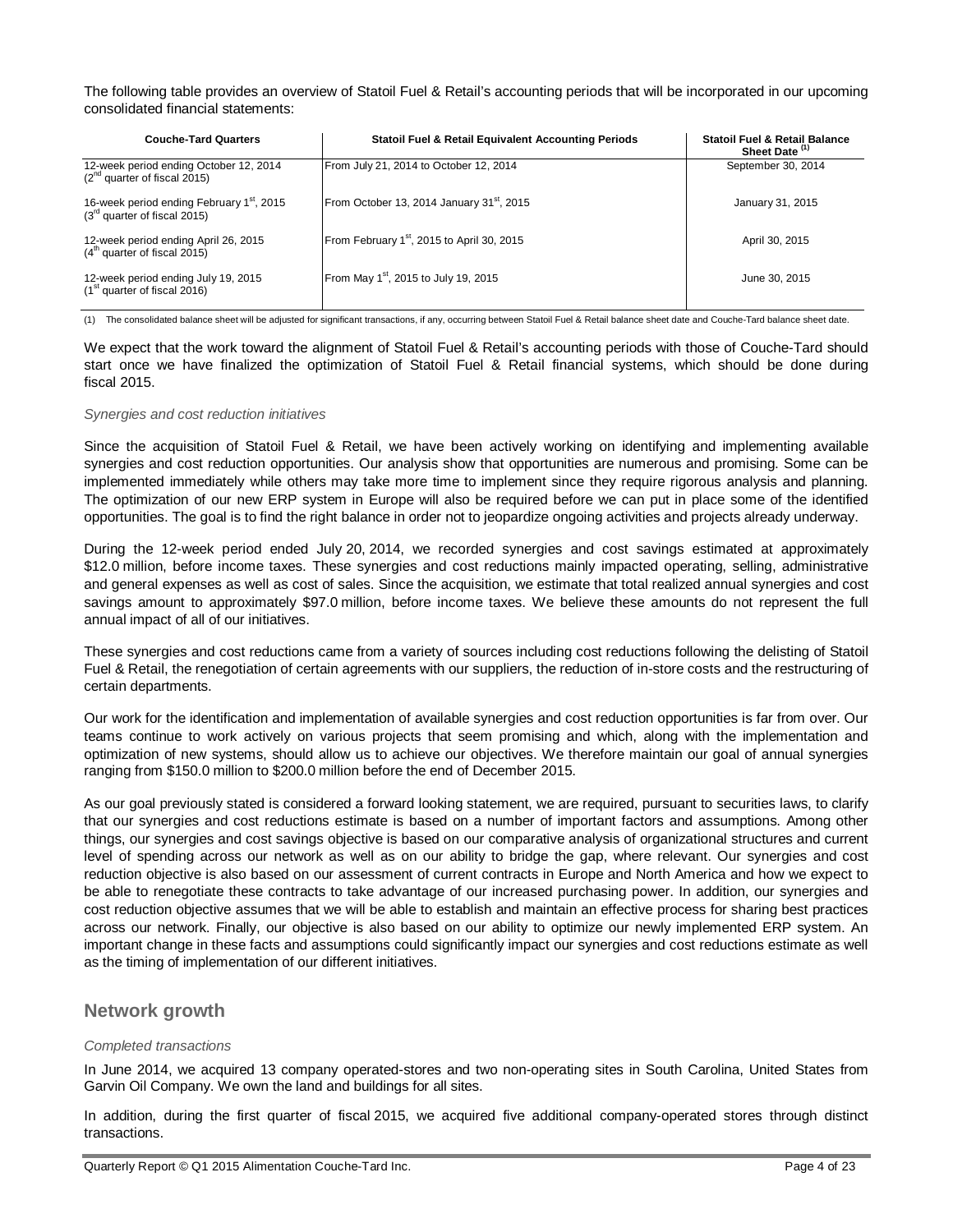### Available cash was used for these acquisitions.

#### *Outstanding transactions*

In July 2014, we entered into an agreement with Tri Star Marketing inc. to acquire 55 company-operated stores in the U.S. states of Illinois and Indiana. Pursuant to this transaction, we would own the land and buildings for 54 sites and would lease those assets for the remaining site. We expect that this transaction will close in October 2014. This transaction is subject to standard regulatory approvals and closing conditions.

#### *Store construction*

We completed the construction of 11 new stores during the first quarter of fiscal 2015. We should be able to complete the construction or raze and rebuild a total of 80 to 100 stores during fiscal year 2015, which would represent a significant increase compared to the previous fiscal year.

#### *Additional changes to our network*

In May 2014, through our Circle K Asia subsidiary, we entered into a 25-year master licensing agreement with RJ Corp. The agreement governs the development of the Circle K brand in four key regions of India which include major cities like Deli, Mumbai, Goa, Gujarat, Bangalore and Madras.

#### *Summary of changes in our stores network during the first quarter of fiscal 2015*

The following table presents certain information regarding changes in our stores network over the 12-week period ended July 20, 2014 $(1)$ :

|                                                                                           | 12-week period ended July 20, 2014  |            |            |                                               |              |  |  |  |
|-------------------------------------------------------------------------------------------|-------------------------------------|------------|------------|-----------------------------------------------|--------------|--|--|--|
| <b>Type of site</b>                                                                       | Company-<br>operated <sup>(2)</sup> | CODO $(3)$ | DODO $(4)$ | <b>Franchised and</b><br>other affiliated (b) | <b>Total</b> |  |  |  |
| Number of sites, beginning of period                                                      | 6.236                               | 609        | 529        | 1.125                                         | 8,499        |  |  |  |
| Acquisitions                                                                              | 18                                  |            |            |                                               | 18           |  |  |  |
| Openings / constructions / additions                                                      | 12                                  |            |            | 24                                            | 43           |  |  |  |
| Closures / disposals / withdrawals                                                        | (35)                                | (6)        | (4)        | (22)                                          | (67)         |  |  |  |
| Store conversion                                                                          | b                                   | (11)       |            |                                               |              |  |  |  |
| Number of sites, end of period                                                            | 6.236                               | 592        | 538        | 1.127                                         | 8.493        |  |  |  |
| Number of automated service stations included in the period<br>end figures <sup>(6)</sup> | 910                                 |            | 27         |                                               | 937          |  |  |  |

These figures include 50% of the stores operated through RDK, a joint venture.

(2) Sites for which the real estate is controlled by Couche-Tard (through ownership or lease agreements) and for which the stores (and/or the service-stations) are operated by Couche-Tard or one of its commission agent.

Sites for which the real estate is controlled by Couche-Tard (through ownership or lease agreements) and for which the stores (and/or the service-stations) are operated by an independent operator in exchange for rent and to which Couche-Tard supplies road transportation fuel through supply contracts. Some of these sites are subject to a franchising, licensing or other similar agreement under one of our main or secondary banners.

(4) Sites controlled and operated by independent operators to which Couche-Tard supplies road transportation fuel through supply contracts. Some of these sites are subject to a franchising, licensing or other similar agreement under one of our main or secondary banners.

Stores operated by an independent operator through a franchising, licensing or other similar agreement under one of our main or secondary banners.

These sites sell road transportation fuel only

In addition, under licensing agreements, about 4,600 stores are operated under the Circle K banner in 12 other countries worldwide (China, Guam, Honduras, Hong Kong, Indonesia, Japan, Macau, Malaysia, Mexico, Philippines, Vietnam and United Arab Emirates) which brings to more than 13,000 the number of sites in our network.

### **Dividends**

During its September 3, 2014 meeting, the Board of Directors decided to increase the quarterly dividend by CA0.5¢ per share to CA4.5¢ per share, an increase of 12.5%.

At the same meeting, the Corporation's Board of Directors declared a quarterly dividend of CA4.5¢ per share for the first quarter of fiscal 2015 to shareholders on record as at September 12, 2014 and approved its payment for September 26, 2014. This is an eligible dividend within the meaning of the Income Tax Act of Canada.

### **Outstanding shares and stock options**

As at August 29, 2014, Couche-Tard had 148,101,840 Class A multiple voting shares and 417,658,626 Class B subordinate voting shares issued and outstanding. In addition, as at the same date, Couche-Tard had 3,528,640 outstanding stock options for the purchase of Class B subordinate voting shares.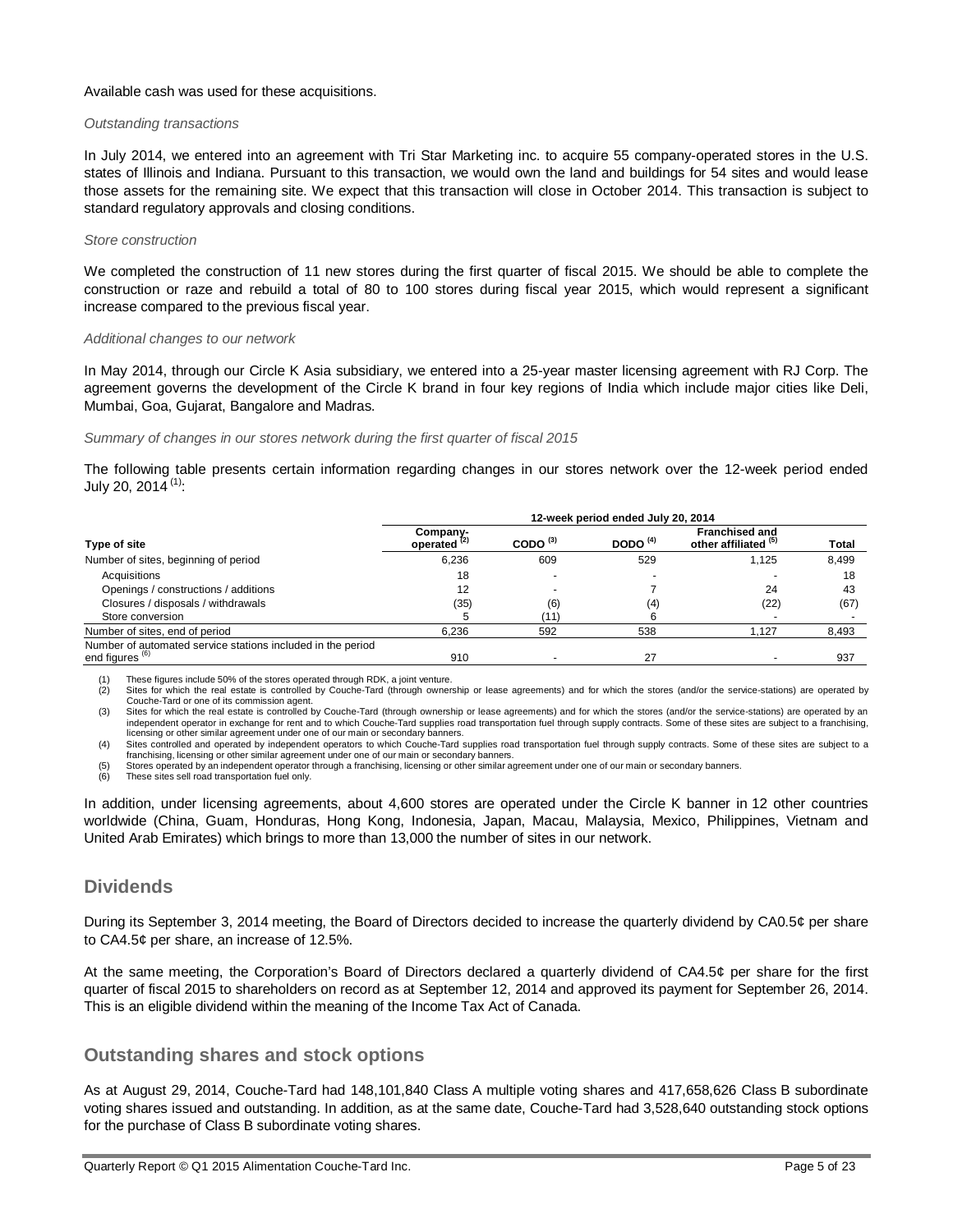### **Credit Rating on our Canadian dollar denominated unsecured notes**

On August 1<sup>st</sup>, 2014, Moody's Corporation, a credit rating agency, improved the credit rating on our Canadian dollar denominated unsecured notes, raising it to Baa2 in recognition of our ability to generate strong cash flows and of the efforts we have made to exceed our goal of reducing our debt following our acquisition of Statoil Fuel & Retail in June 2012.

### **Disposal of aviation fuel business**

On September 3<sup>rd</sup>, 2014, subsequent to the end of the first quarter of fiscal 2015, we reached an agreement to sell our aviation fuel business to Air BP. The sale would be done through a share purchase agreement pursuant to which Air BP would acquire 100% of all issued and outstanding shares of Statoil Fuel & Retail Aviation AS. This transaction which is subject to standard regulatory approvals and closing conditions is expected to be completed by the end of December 2014.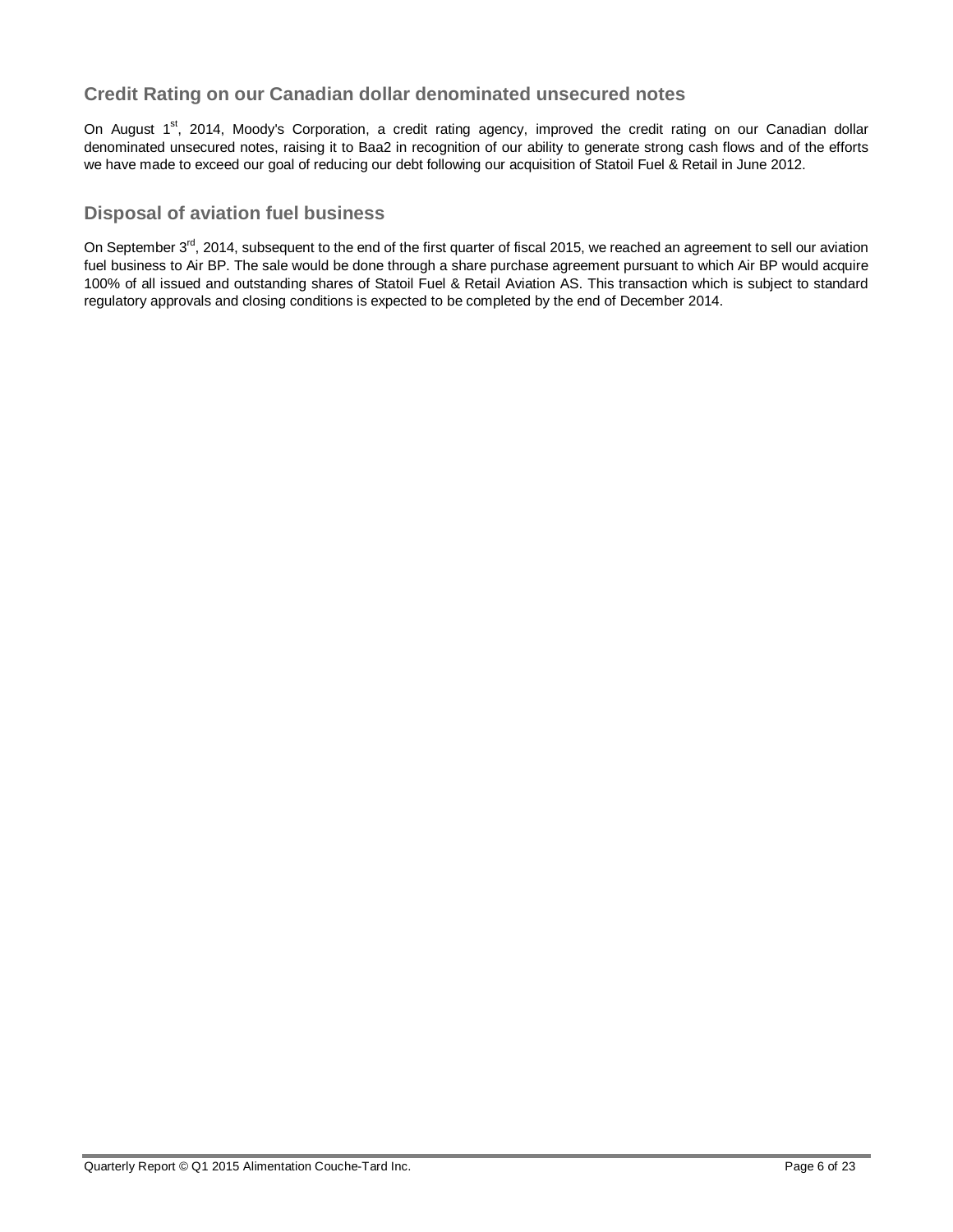# **Summary analysis of consolidated results for the first quarter of fiscal 2015**

The following table highlights certain information regarding our operations for the 12-week periods ended July 20, 2014 and July 21, 2013.

| (In millions of US dollars, unless otherwise stated)                                  | 12-week period ended<br>July 20, 2014 | 12-week period ended<br>July 21, 2013 | Variation %  |
|---------------------------------------------------------------------------------------|---------------------------------------|---------------------------------------|--------------|
| <b>Statement of Operations Data:</b>                                                  |                                       |                                       |              |
| Merchandise and service revenues (1):                                                 |                                       |                                       |              |
| <b>United States</b>                                                                  | 1,197.2                               | 1,153.7                               | 3.8          |
| Europe                                                                                | 258.3                                 | 248.5                                 | 3.9          |
| Canada                                                                                | 528.3                                 | 545.5                                 | (3.2)        |
| Total merchandise and service revenues                                                | 1,983.8                               | 1,947.7                               | 1.9          |
| Road transportation fuel revenues:                                                    |                                       |                                       |              |
| <b>United States</b>                                                                  | 3,915.5                               | 3,599.9                               | 8.8          |
| Europe                                                                                | 1,972.8                               | 2,052.1                               | (3.9)        |
| Canada                                                                                | 724.1                                 | 692.5                                 | 4.6          |
| Total road transportation fuel revenues                                               | 6,612.4                               | 6,344.5                               | 4.2          |
| Other revenues <sup>(2)</sup> :                                                       |                                       |                                       |              |
| <b>United States</b><br>Europe                                                        | 3.6<br>589.3                          | 2.4<br>606.5                          | 50.0         |
| Canada                                                                                | 0.1                                   | 0.1                                   | (2.8)<br>0.0 |
| Total other revenues                                                                  | 593.0                                 | 609.0                                 | (2.6)        |
| <b>Total revenues</b>                                                                 | 9,189.2                               | 8,901.2                               | 3.2          |
|                                                                                       |                                       |                                       |              |
| Merchandise and service gross profit (1):<br><b>United States</b>                     | 392.1                                 | 372.0                                 | 5.4          |
|                                                                                       | 108.1                                 | 101.0                                 | 7.0          |
| Europe<br>Canada                                                                      | 176.0                                 | 185.3                                 | (5.0)        |
|                                                                                       | 676.2                                 | 658.3                                 | 2.7          |
| Total merchandise and service gross profit<br>Road transportation fuel gross profit:  |                                       |                                       |              |
| <b>United States</b>                                                                  | 249.2                                 | 190.0                                 | 31.2         |
| Europe                                                                                | 224.6                                 | 209.1                                 | 7.4          |
| Canada                                                                                | 41.7                                  | 36.7                                  | 13.6         |
| Total road transportation fuel gross profit                                           | 515.5                                 | 435.8                                 | 18.3         |
| Other revenues gross profit <sup>(2)</sup> :                                          |                                       |                                       |              |
| <b>United States</b>                                                                  | 3.6                                   | 2.4                                   | 50.0         |
| Europe                                                                                | 84.9                                  | 86.4                                  | (1.7)        |
| Canada                                                                                | 0.1                                   | 0.1                                   | 0.0          |
| Total other revenues gross profit                                                     | 88.6                                  | 88.9                                  | (0.3)        |
| Total gross profit                                                                    | 1,280.3                               | 1,183.0                               | 8.2          |
| Operating, selling, administrative and general expenses                               | 788.8                                 | 781.2                                 | 1.0          |
| Negative goodwill                                                                     | (0.5)                                 | (41.6)                                | (98.8)       |
| Depreciation, amortization and impairment of property and equipment and other assets  | 126.7                                 | 125.9                                 | 0.6          |
| <b>Operating income</b>                                                               | 365.3                                 | 317.5                                 | 28.0         |
| Net earnings                                                                          | 269.5                                 | 255.0                                 | 5.7          |
| <b>Other Operating Data:</b>                                                          |                                       |                                       |              |
| Merchandise and service gross margin <sup>(1)</sup> :                                 |                                       |                                       |              |
| Consolidated                                                                          | 34.1%                                 | 33.8%                                 | 0.3          |
| <b>United States</b>                                                                  | 32.8%                                 | 32.2%                                 | 0.6          |
| Europe                                                                                | 41.9%                                 | 40.6%                                 | 1.3          |
| Canada                                                                                | 33.3%                                 | 34.0%                                 | (0.7)        |
| Growth of same-store merchandise revenues (3)(4):                                     |                                       |                                       |              |
| <b>United States</b>                                                                  | 2.8%                                  | 2.7%                                  |              |
| Europe                                                                                | 1.2%                                  | 1.9%                                  |              |
| Canada                                                                                | 3.3%                                  | 0.7%                                  |              |
| Road transportation fuel gross margin :                                               |                                       |                                       |              |
| United States (cents per gallon) <sup>(4)</sup>                                       | 23.08                                 | 19.42                                 | 18.8         |
| Europe (cents per litre) <sup>(5)</sup><br>Canada (CA cents per litre) <sup>(4)</sup> | 11.67                                 | 10.26                                 | 13.8         |
| Volume of road transportation fuel sold (5).                                          | 6.44                                  | 5.52                                  | 16.7         |
| United States (millions of gallons)                                                   | 1,103.5                               | 1,036.9                               | 6.4          |
| Europe (millions of litres)                                                           | 1,924.2                               | 2,038.1                               | (5.6)        |
| Canada (millions of litres)                                                           | 707.8                                 | 692.9                                 | 2.2          |
| Growth of (decrease in) same-store road transportation fuel volume (4):               |                                       |                                       |              |
| <b>United States</b>                                                                  | 1.8%                                  | 1.2%                                  |              |
| Europe                                                                                | 1.7%                                  | 1.8%                                  |              |
| Canada                                                                                | 0.3%                                  | (0.4%                                 |              |
| Per Share Data:                                                                       |                                       |                                       |              |
| Basic net earnings per share (dollars per share)                                      | 0.48                                  | 0.45                                  | 6.7          |
| Diluted net earnings per share (dollars per share)                                    | 0.47                                  | 0.45                                  | 4.4          |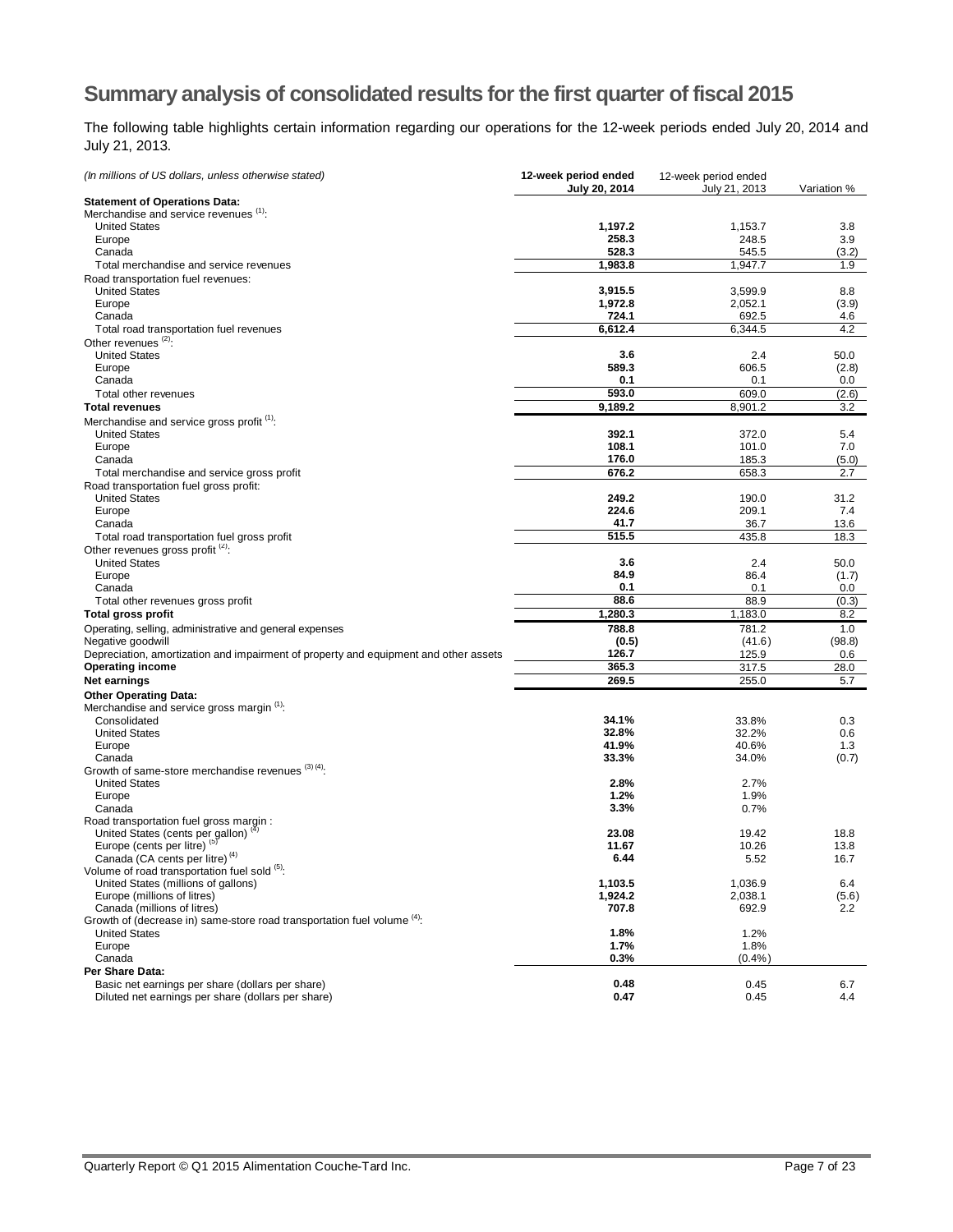|                                                                    | <b>July 20, 2014</b> | April 27, 2014 | Variation \$ |
|--------------------------------------------------------------------|----------------------|----------------|--------------|
| <b>Balance Sheet Data:</b>                                         |                      |                |              |
| Total assets                                                       | 10.438.6             | 10.545.0       | (106.4)      |
| Interest-bearing debt                                              | 2.469.4              | 2.606.4        | (137.0)      |
| Shareholders' equity                                               | 4.106.8              | 3.962.4        | 144.4        |
| <b>Indebtedness Ratios:</b>                                        |                      |                |              |
| Net interest-bearing debt/total capitalization <sup>(6)</sup>      | 0.31:1               | 0.35:1         |              |
| Net interest-bearing debt/Adjusted EBITDA <sup>(7)</sup>           | 1.12:1               | 1.32:1         |              |
| Adjusted net interest bearing debt/Adjusted EBITDAR <sup>(8)</sup> | 2.23:1               | 2.44:1         |              |
| <b>Returns:</b>                                                    |                      |                |              |
| Return on equity <sup>(9)</sup>                                    | 22.1%                | 22.6%          |              |
| Return on capital employed (10)                                    | 14.0%                | 13.3%          |              |

(1) Includes revenues derived from franchise fees, royalties, suppliers rebates on some purchases made by franchisees and licensees as well as merchandise wholesale.<br>(2) Includes revenues from rental of assets, from sale o

Includes revenues from rental of assets, from sale of aviation and marine fuel, heating oil, kerosene, lubricants and chemicals.

(3) Does not include services and other revenues (as described in footnote 1 above). Growth in Canada is calculated based on Canadian dollars. Growth in Europe is calculated based on Norwegian Krones.

(4) For company-operated stores only.

 $(5)$  Total road transportation fuel.<br> $(6)$  This ratio is presented for info

This ratio is presented for information purposes only and represents a measure of financial condition used especially in financial circles. It represents the following calculation: longterm interest-bearing debt, net of cash and cash equivalents and temporary investments divided by the addition of shareholders' equity and long-term debt, net of cash and cash equivalents and temporary investments. It does not have a standardized meaning prescribed by IFRS and therefore may not be comparable to similar measures presented by other

public corporations. (7) This ratio is presented for information purposes only and represents a measure of financial condition used especially in financial circles. It represents the following calculation: longterm interest-bearing debt, net of cash and cash equivalents and temporary investments divided by EBITDA (Earnings Before Interest, Tax, Depreciation, Amortization and Impairment) adjusted for restructuring expenses, curtailment gain on certain defined benefits pension plans obligation and negative goodwill. It does not have a standardized meaning prescribed by IFRS and therefore may not be comparable to similar measures presented by other public corporations.

(8) This ratio is presented for information purposes only and represents a measure of financial condition used especially in financial circles. It represents the following calculation: longterm interest-bearing debt plus the product of eight times rent expense, net of cash and cash equivalents and temporary investments divided by EBITDAR (Earnings Before Interest, Tax, Depreciation, Amortization, Impairment and Rent expense) adjusted for restructuring costs, curtailment gain on certain defined benefits pension plans obligation as well as negative goodwill. It does not have a standardized meaning prescribed by IFRS and therefore may not be comparable to similar measures presented by other public corporations.

This ratio is presented for information purposes only and represents a measure of performance used especially in financial circles. It represents the following calculation: net earnings divided by average equity for the corresponding period. It does not have a standardized meaning prescribed by IFRS and therefore may not be comparable to similar measures presented by other public corporations.

(10) This ratio is presented for information purposes only and represents a measure of performance used especially in financial circles. It represents the following calculation: earnings before income taxes and interests divided by average capital employed for the corresponding period. Capital employed represents total assets less short-term liabilities not bearing<br>interests. It does not have a standardize

### **Revenues**

Our revenues were \$9.2 billion in the first quarter of fiscal 2015, up \$288.0 million, an increase of 3.2%, mainly attributable to the contribution from acquisitions, to the continued growth in same-store merchandise revenues and road transportation fuel volume in both North America and Europe as well as to higher road transportation fuel average retail prices. These items contributing to the growth in revenues were partly offset by the negative net impact from the translation of revenues of our Canadian and European operations into US dollars.

More specifically, the growth of merchandise and service revenues for the first quarter of fiscal 2015 was \$36.1 million. Excluding the net negative impact from the translation of our European and Canadian operations into US dollars, consolidated merchandise and service revenues increased by \$60.1 million or 3.1%. This increase is attributable to the contribution from acquisitions amounting to approximately \$12.0 million as well as to strong organic growth. Same-store merchandise revenues increased by 2.8% in the United States and by 3.3% in Canada. Our performance in North America is attributable to our dynamic merchandising strategies, our competitive offer as well as our expanded fresh food offer which attracted an increased number of customers in our stores. Our performance in the United States is even more impressive considering we were once again able to grow store traffic while increasing our gross margin. In Europe, the exchange of best practices, the implementation of new and sustainable merchandising strategies as well as the investments made through extensive marketing campaigns to promote in-store offering allowed us to turn around the negative sales trend that existed when we acquired Statoil Fuel & Retail. Consequently, for a seventh consecutive quarter, same-store merchandise revenues in Europe posted a growth, which was of 1.2% for the first quarter of fiscal 2015, mainly driven by increased fresh food, coffee and tobacco sales.

Road transportation fuel revenues increased by \$267.9 million in the first quarter of fiscal 2015. Excluding the negative net impact from the translation of revenues of our Canadian and European operations into US dollars, road transportation fuel revenues increased by \$297.9 million or 4.7%. This increase was mainly attributable to the contribution from acquisitions amounting to approximately \$131.0 million, to organic growth as well as to the overall higher road transportation fuel average retail price, which had an impact of approximately \$47.0 million. In the United States and in Canada, same-store road transportation fuel volume increased by 1.8% and 0.3%, respectively. In Europe, for the seventh consecutive quarter, samestore road transportation fuel volume showed a positive development where same-store volume increased by 1.7% which represents a strong improvement over the trend that our European network was posting before we acquired Statoil Fuel & Retail. Our new fuel brand "*milesTM*" launched in some of our European markets is delivering encouraging results and was again a great contributor to this quarter performance. With respect to the decrease in road transportation fuel total volume in Europe, it derives from the lost volume in our wholesale segment following the non-renewal of several low return contracts, as well as of fewer days in the first quarter of fiscal 2015 compared to the same period in fiscal 2014.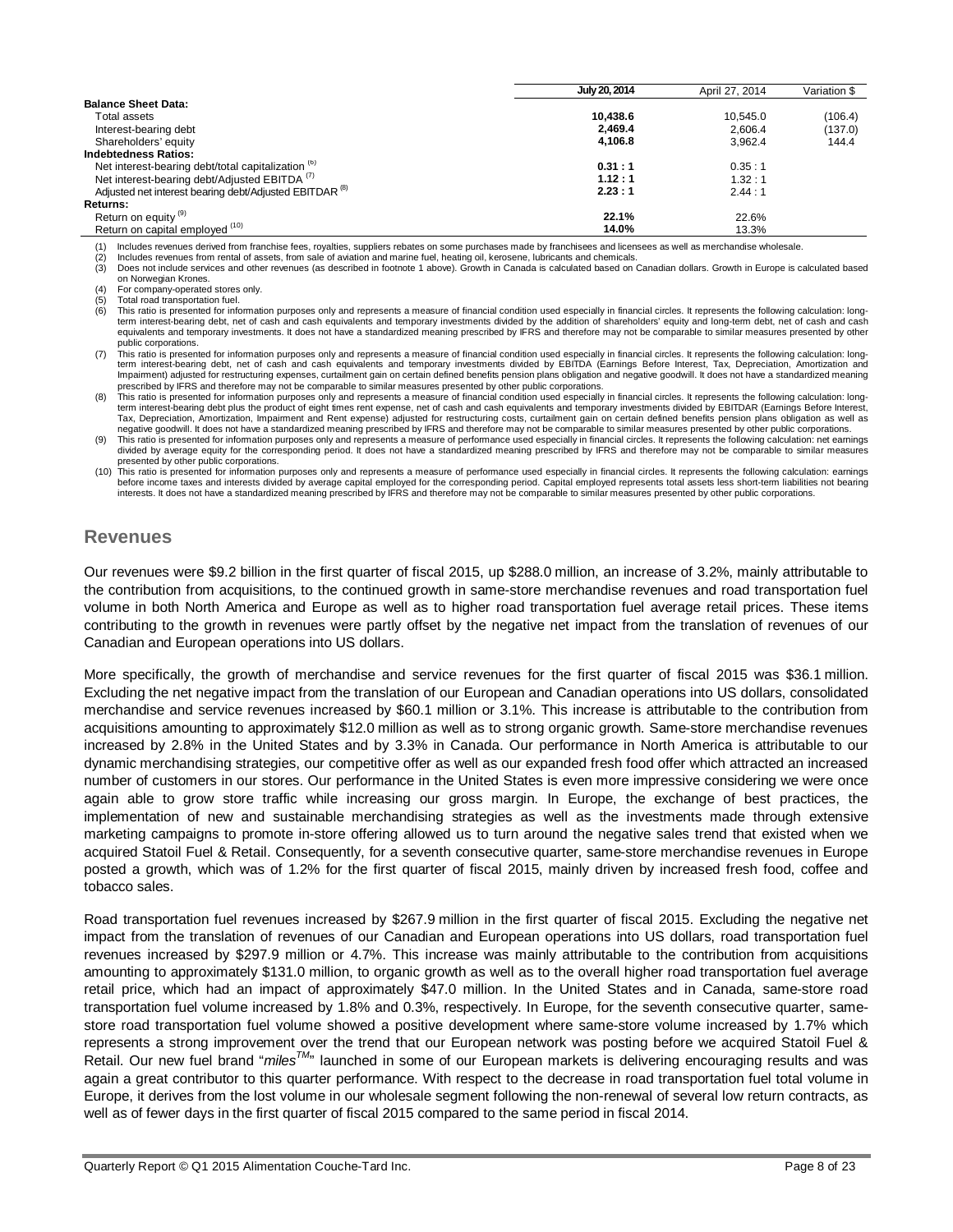The following table shows the average retail price of road transportation fuel in our various markets, starting with the second quarter of the fiscal year ended April 28, 2013:

| Quarter                               | $\sim$ <sup>nd</sup> | $\sim$ rd | th،<br>4 | ⊿st    | Weighted<br>average |
|---------------------------------------|----------------------|-----------|----------|--------|---------------------|
| 52-week period ended July 20, 2014    |                      |           |          |        |                     |
| United States (US dollars per gallon) | 3.45                 | 3.24      | 3.47     | 3.59   | 3.43                |
| Europe (US cents per litre)           | 103.25               | 107.49    | 104.11   | 101.53 | 106.46              |
| Canada (CA cents per litre)           | 117.05               | 113.11    | 118.74   | 121.64 | 117.34              |
| 52-week period ended July 21, 2013    |                      |           |          |        |                     |
| United States (US dollars per gallon) | 3.65                 | 3.35      | 3.61     | 3.51   | 3.52                |
| Europe (US cents per litre)           | 103.96               | 104.71    | 103.80   | 100.72 | 103.59              |
| Canada (CA cents per litre)           | 117.41               | 110.43    | 115.65   | 114.53 | 114.23              |

Other revenues were quite stable with a slight decrease of \$16.0 million in the first quarter of fiscal 2015.

### **Gross profit**

In the first quarter of fiscal 2015, the consolidated merchandise and service gross profit was \$676.2 million, an increase of \$17.9 million compared with the corresponding quarter of fiscal 2014. Excluding the net negative impact from the translation of our European and Canadian operations into US dollars, consolidated merchandise and service gross profit increased by \$26.9 million or 4.1%. This increase is attributable to the contribution from acquisitions which amounted to approximately \$4.0 million as well as to our improved consolidated gross margin. In the United States and in Europe, the gross margin increased by 0.6% and 1.3%, respectively, while it decreased by 0.7% in Canada. Overall, this performance reflects changes in the product-mix, the improvements we brought to our supply terms as well as our merchandising strategy in line with market competitiveness and economic conditions within each market. More specifically, in the United States, the gross margin was favorably impacted by the shift of our product-mix toward higher margin categories, including fresh food as well as by a lower level of promotional activity than during the first quarter of fiscal 2014. In Europe, the increase in gross margin came from increased coffee and fresh food sales, two high margin categories, while in Canada, the decrease is attributable to changes in our product-mix following increased cigarette sales as well as to our pricing strategies aimed at increasing store traffic.

In the first quarter of fiscal 2015, the road transportation fuel gross margin for our company-operated stores in the United States increased by 3.66  $\varphi$  per gallon, from 19.42  $\varphi$  per gallon last year to 23.08  $\varphi$  per gallon this year. In Canada, the gross margin also increased to CA6.44¢ per litre compared with CA5.52¢ per litre for the first quarter of fiscal 2014. In Europe, the total road transportation fuel gross margin was 11.67  $\phi$  per litre for the first quarter of fiscal 2015, an increase of 1.41  $\phi$  per litre compared with 10.26 ¢ per litre for the first quarter of fiscal 2014. The road transportation fuel gross margin of our companyoperated stores in the United States as well as the impact of expenses related to electronic payment modes for the last eight quarters, starting with the second quarter of fiscal year ended April 28, 2013, were as follows:

#### (US cents per gallon)

|                                                                  |                        |           |       |                 | Weighted |
|------------------------------------------------------------------|------------------------|-----------|-------|-----------------|----------|
| Quarter                                                          | $\gamma$ <sup>nd</sup> | $\sim$ rd |       | 4 <sup>st</sup> | average  |
| 52-week period ended July 20, 2014                               |                        |           |       |                 |          |
| Before deduction of expenses related to electronic payment modes | 21.56                  | 17.02     | 14.85 | 23.08           | 18.99    |
| Expenses related to electronic payment modes                     | 5.04                   | 4.79      | 4.98  | 5.27            | 5.00     |
| After deduction of expenses related to electronic payment modes  | 16.52                  | 12.23     | 9.87  | 17.81           | 13.99    |
| 52-week period ended July 21, 2013                               |                        |           |       |                 |          |
| Before deduction of expenses related to electronic payment modes | 15.20                  | 17.80     | 19.30 | 19.42           | 17.95    |
| Expenses related to electronic payment modes                     | 5.15                   | 4.79      | 5.03  | 4.99            | 4.98     |
| After deduction of expenses related to electronic payment modes  | 10.05                  | 13.01     | 14.27 | 14.43           | 12.97    |

As demonstrated by the table above, although road transportation fuel margin can be volatile from a quarter to another, they tend to normalize on an annual basis.

Expenses related to electronic payment modes and associated volatility are not as significant in Europe and in Canada.

### **Operating, selling, administrative and general expenses**

For the first quarter of fiscal 2015, operating, selling, administrative and general expenses increased by 1.0% compared with the first quarter of fiscal 2014 but increased by only 0.7% if we exclude certain items, as demonstrated by the following table:

|                                                                      | 12-week period ended<br>July 20, 2014 |
|----------------------------------------------------------------------|---------------------------------------|
| Total variance as reported                                           | 1.0%                                  |
| Subtract:                                                            |                                       |
| Increase from incremental expenses related to acquisitions           | 0.7%                                  |
| Increase from higher electronic payment fees, excluding acquisitions | 0.6%                                  |
| Decrease from the net impact of foreign exchange translation         | $(1.0\%)$                             |
| <b>Remaining variance</b>                                            | 0.7%                                  |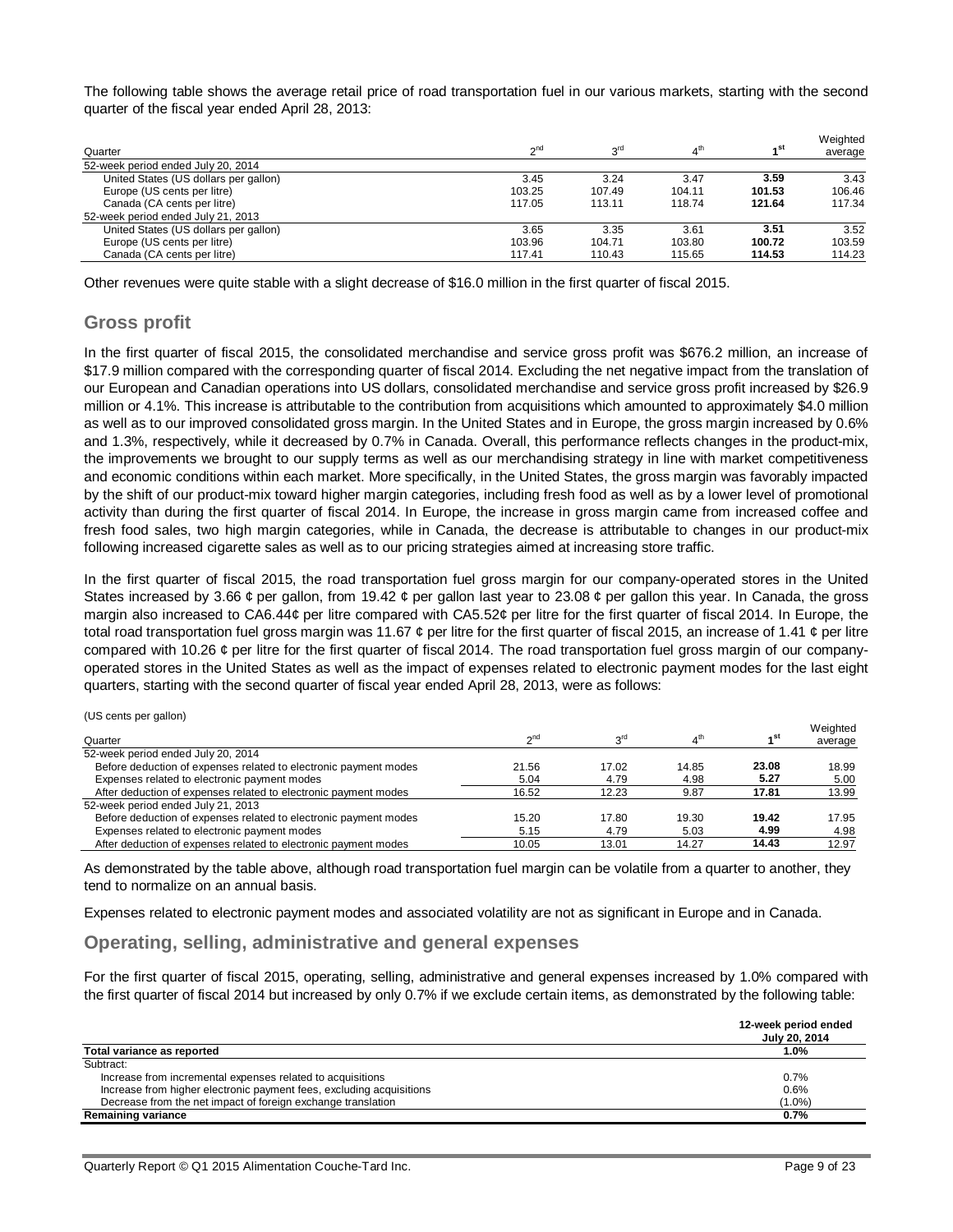The remaining variance is mainly due to normal inflation as well as to higher expenses needed to support our organic growth. We continue to favour a tight control of our costs throughout the organization while making sure to maintain the quality of service we offer our clients.

In Europe, expense level is still affected by the optimization of our new ERP system. Our IT costs should continue to decrease progressively over the course of the next quarters.

### **Earnings before interests, taxes, depreciation, amortization and impairment (EBITDA) and adjusted EBITDA**

During the first quarter of fiscal 2015, EBITDA increased by 9.9% compared to the same quarter last year, reaching \$496.7 million. Net of acquisition costs recorded to earnings, acquisitions contributed approximately \$8.0 million to EBITDA, while the variation in exchange rates had a net negative impact of approximately \$4.0 million.

Excluding the negative goodwill from both comparable periods, the first quarter of fiscal 2015 adjusted EBITDA increased by \$85.7 million or 20.9% compared to the corresponding period of the previous fiscal year.

It should be noted that EBITDA and adjusted EBITDA are not performance measures defined by IFRS, but we, as well as investors and analysts, use these measures to evaluate the Corporation's financial and operating performance. Note that our definition of these measures may differ from the one used by other public corporations:

|                                                                                      | 12-week period ended |               |  |  |
|--------------------------------------------------------------------------------------|----------------------|---------------|--|--|
| (in millions of US dollars)                                                          | July 20, 2014        | July 21, 2013 |  |  |
| Net earnings, as reported                                                            | 269.5                | 255.0         |  |  |
| Add:                                                                                 |                      |               |  |  |
| Income taxes                                                                         | 70.5                 | 59.5          |  |  |
| Net financial expenses                                                               | 30.0                 | 11.7          |  |  |
| Depreciation, amortization and impairment of property and equipment and other assets | 126.7                | 125.9         |  |  |
| <b>EBITDA</b>                                                                        | 496.7                | 452.1         |  |  |
| Remove:                                                                              |                      |               |  |  |
| Negative goodwill                                                                    | (0.5)                | (41.6)        |  |  |
| Adjusted EBITDA                                                                      | 496.2                | 410.5         |  |  |

### **Depreciation, amortization and impairment of property and equipment and other assets**

For the first quarter of fiscal 2015, depreciation, amortization and impairment expense increased due to investments made through acquisitions, replacement of equipment, addition of new stores and ongoing improvement of our network.

### **Net financial expenses**

The first quarter of fiscal 2015 shows net financial expenses of \$30.0 million, an increase of \$18.3 million compared to the first quarter of fiscal 2014. Excluding the net foreign exchange loss of \$8.7 million and the net foreign exchange gain of \$13.2 million recorded respectively in the first quarter of fiscal 2015 and in the first quarter of fiscal 2014, net financial expenses decreased by \$3.6 million. The decrease is mainly attributable to the reduction of our long-term debt following repayments made on our revolving and acquisition facilities partly offset by a higher average effective interest rate as well as by the accelerated amortization of our financing fees following the repayment of our acquisition facility ahead of its maturity. The net foreign exchange loss of \$8.7 million is mainly due to the impact of the exchange rate fluctuations on certain inter-company balances and on our external long term debt as well as to the impact of exchange rates fluctuations on US dollars denominated sales made by our European operations.

### **Income taxes**

The first quarter of fiscal 2015 shows an income tax rate of 20.7%, compared to an income tax rate of 18.9% for the corresponding quarter of the previous year. This increase is mainly derived from our overall higher taxable income, especially in the United States where we have our highest statutory tax rate as well as from the decrease in our financial fees following the significant repayments we made on our long-term debt.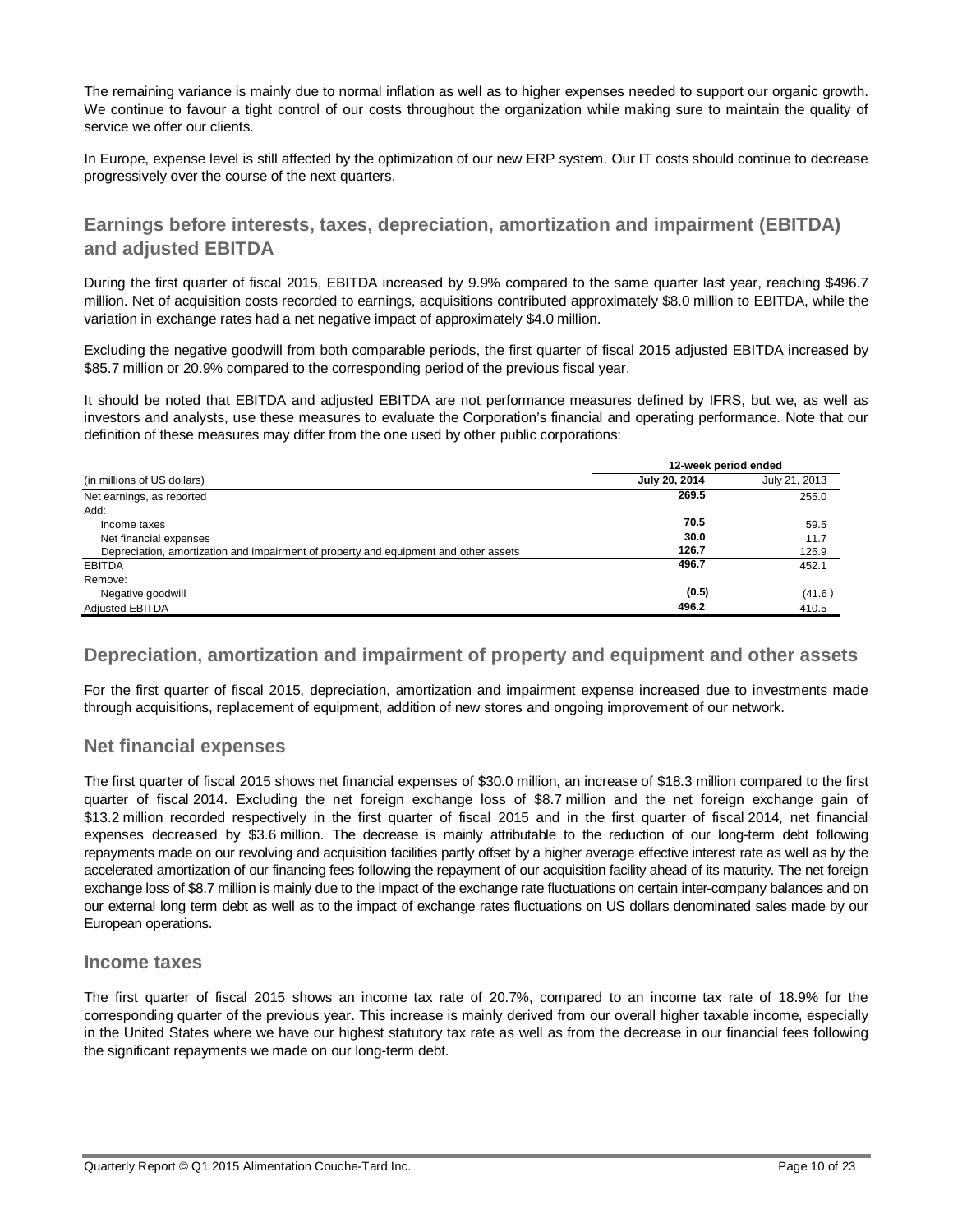### **Net earnings**

We closed the first quarter of fiscal 2015 with net earnings of \$269.5 million, compared to \$255.0 million for the first quarter of the previous fiscal year. Diluted net earnings per share stood at \$0.47, compared to \$0.45 the previous year. The translation of revenues and expenses from our Canadian and European operations into US dollars had a net negative impact of approximately \$3.0 million on net earnings this quarter.

Excluding from the first quarter of fiscal 2015 net earnings the net foreign exchange loss, the negative goodwill as well as acquisition costs and excluding from the first quarter of fiscal 2014 net earnings the negative goodwill, the net foreign exchange gain as well as acquisition costs, this quarter net earnings would have been approximately \$276.0 million, compared to \$220.0 million last year, an increase of \$56.0 million or 25.5%. Adjusted diluted net earnings per share would have been \$0.48 for the first quarter of fiscal 2015 compared to \$0.39 for the corresponding period of fiscal 2014, an increase of 23.1%.

## **Financial Position as at July 20, 2014**

As shown by our indebtedness ratios included in the "Selected Consolidated Financial Information" section and our net cash provided by operating activities, our financial position is excellent.

Our total consolidated assets amounted to \$10.4 billion as at July 20, 2014, a decrease of \$106.4 million over the balance as at April 27, 2014. This decrease stems primarily from the net negative impact of the exchange rates variation at the balance sheet date, partly offset by the overall rise in assets resulting from the acquisitions we made during the first quarter of fiscal 2015.

During the 52-week period ended on July 20, 2014, we recorded a return on capital employed of 14.0%<sup>1</sup>.

Significant balance sheet variations are explained as follows:

### **Property and equipment**

Property and equipment decreased by \$66.9 million, from \$5,131.0 million as at April 27, 2014 to \$5,064.1 million as at July 20, 2014, mainly as a result of the net negative impact of the exchange rates variation at the balance sheet date, which was approximately \$66.0 million.

### **Long-term debt and current portion of long-term debt**

Long-term debt decreased by \$137.0 million, from \$2,606.4 million as at April 27, 2014 to \$2,469.4 million as at July 20, 2014, partly as a result of the impact of the strengthening of the Canadian dollar against the United States dollar at the balance sheet date. Excluding the foreign exchange impact, our long-term debt decreased by approximately \$170.0 million from repayments made from available cash. As a result, our debt, net of cash and cash equivalents, amounted to \$1,870.2 million as at July 20, 2014, a reduction of \$225.1 million compared to the balance as at April 27, 2014.

Subsequent to the end of the quarter, we also repaid a total of \$260.0 million on our acquisition facility and revolving facilities from available cash. Following these repayments, we have fully reimbursed our \$3.2 billion acquisition facility used for the acquisition of Statoil Fuel & Retail in June 2012.

### **Shareholders' Equity**

 $\overline{a}$ 

Shareholders' equity amounted to \$4.1 billion as at July 20, 2014, up \$144.4 million compared to April 27, 2014, mainly reflecting net earnings of the first quarter of fiscal 2015, partly offset by dividends declared and other comprehensive loss. For the 52-week period ended July 20, 2014, we recorded a return on equity of 22.1%  $^{2}$ .

<sup>1</sup> This ratio is presented for information purposes only and represents a measure of performance used especially in financial circles. It represents the following calculation: earnings before income taxes and interests divided by average capital employed. Capital employed represents total assets less short-tem liabilities not bearing interests. It does not have a<br>standardized meaning prescribed by IFRS a first quarter of fiscal 2015 and for the last three quarters of fiscal 2014.

<sup>2</sup> This ratio is presented for information purposes only and represents a measure of performance used especially in financial circles. It represents the following calculation: net earnings<br>divided by average equity. It does n corporations. It includes Couche-Tard's results for the first quarter of fiscal 2015 and for the last three quarters of fiscal 2014.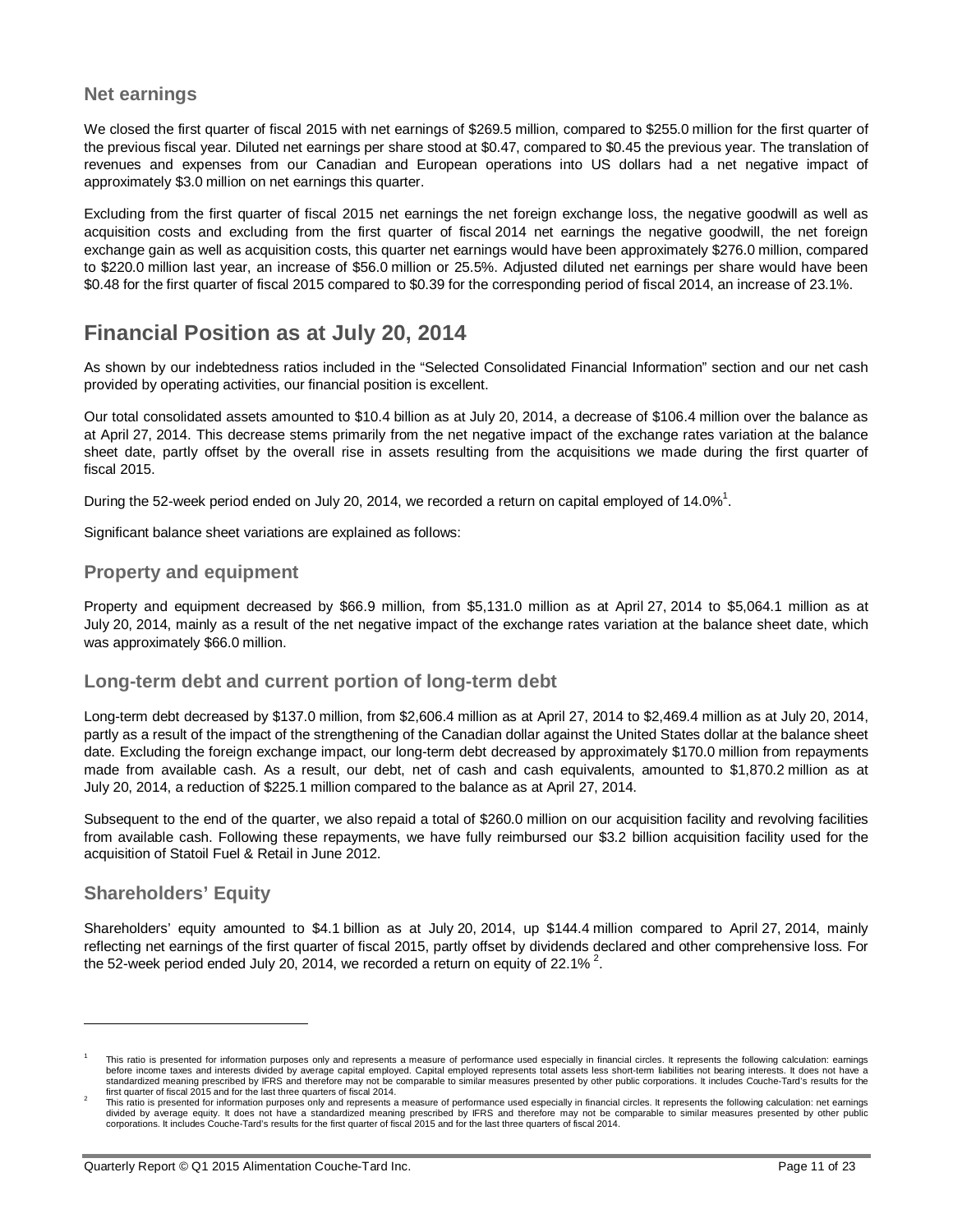# **Liquidity and Capital Resources**

Our sources of liquidity remain unchanged compared with the fiscal year ended April 27, 2014. For further information, please refer to our 2014 Annual Report. With respect to our capital expenditures and acquisitions carried out in the first quarter of fiscal 2015, they were financed using available cash. We expect that cash generated from operations together with borrowings available under our revolving unsecured credit facilities will be adequate to meet our liquidity needs in the foreseeable future.

Our revolving credit facilities are detailed as follow:

*US dollar term revolving unsecured operating credit D, maturing in December 2017*

On May 16, 2014, we amended our term revolving unsecured operating credit D to increase the maximum amount available from \$1,275.0 million to \$1,525.0 million, an increase of \$250.0 million, without incurring additional fees. All other terms remain unchanged. As at July 20, 2014, \$973.5 million of our revolving unsecured operating credit D had been used. As at the same date, the effective interest rate was 1.19% and standby letters of credit in the amount of CA\$1.3 million and \$29.4 million were outstanding.

#### *Term revolving unsecured operating credit E, maturing in December 2016*

Credit agreement consisting of an initial maximum amount of \$50.0 with an initial term of 50 months. The credit facility is available in the form of a revolving unsecured operating credit, available in US dollars. The amounts borrowed bear interest at variable rates based on the US base rate or the LIBOR rate plus a variable margin. As at July 20, 2014, the term credit E was unused.

#### *Available liquidities*

As at July 20, 2014, a total of approximately \$571.0 million were available under our revolving unsecured credit facilities and we were in compliance with the restrictive covenants and ratios imposed by the credit agreements at that date. Thus, at the same date, we had access to approximately \$1.2 billion through our available cash and revolving unsecured operating credit agreements.

# **Selected Consolidated Cash Flow Information**

|                                                                                           | 12-week periods ended   |                  |           |
|-------------------------------------------------------------------------------------------|-------------------------|------------------|-----------|
| (In millions of US dollars)                                                               | <b>July 20.</b><br>2014 | July 21,<br>2013 | Variation |
| <b>Operating activities</b>                                                               |                         |                  |           |
| Net cash provided by operating activities                                                 | 351.3                   | 310.3            | 40.0      |
| <b>Investing activities</b>                                                               |                         |                  |           |
| Purchase of property and equipment and other assets, net of proceeds from the disposal of |                         |                  |           |
| property and equipment and other assets                                                   | (54.3)                  | (54.4)           | 0.1       |
| <b>Business acquisitions</b>                                                              | (31.8)                  | (91.4)           | 59.6      |
| Other                                                                                     | (0.3)                   | 20.7             | (21.0)    |
| Net cash used in investing activities                                                     | (86.4)                  | (125.1)          | 38.7      |
| <b>Financing activities</b>                                                               |                         |                  |           |
| Repayment of the acquisition facility                                                     | (360.0)                 | (603.0)          | 243.0     |
| Net increase in other debt                                                                | 175.0                   | 400.4            | (225.4)   |
| Issuance of shares upon exercise of stock-options                                         |                         | 1.2              | (1.2)     |
| Net cash used in financing activities                                                     | (185.0)                 | (201.4)          | 16.4      |
| <b>Credit ratings</b>                                                                     |                         |                  |           |
| Standard and Poor's - Corporate credit rating                                             | BBB-                    | BBB-             |           |
| Moody's - Senior unsecured notes credit rating                                            | Baa2                    | Baa3             |           |

### **Operating activities**

During the first quarter of fiscal 2015, net cash from our operations reached \$351.3 million, up \$40.0 million compared to the first quarter of fiscal year 2014, mainly due to higher net earnings not taking into account non-cash items, including depreciation, amortization and impairment of property and equipment and other assets, as well as negative goodwill.

### **Investing activities**

During the first quarter of fiscal 2015, investing activities were primarily for net investments in property and equipment and other assets which amounted to \$54.3 million and for acquisitions for an amount of \$31.8 million. Net investments in property and equipment and other assets were primarily for the replacement of equipment in some of our stores in order to enhance our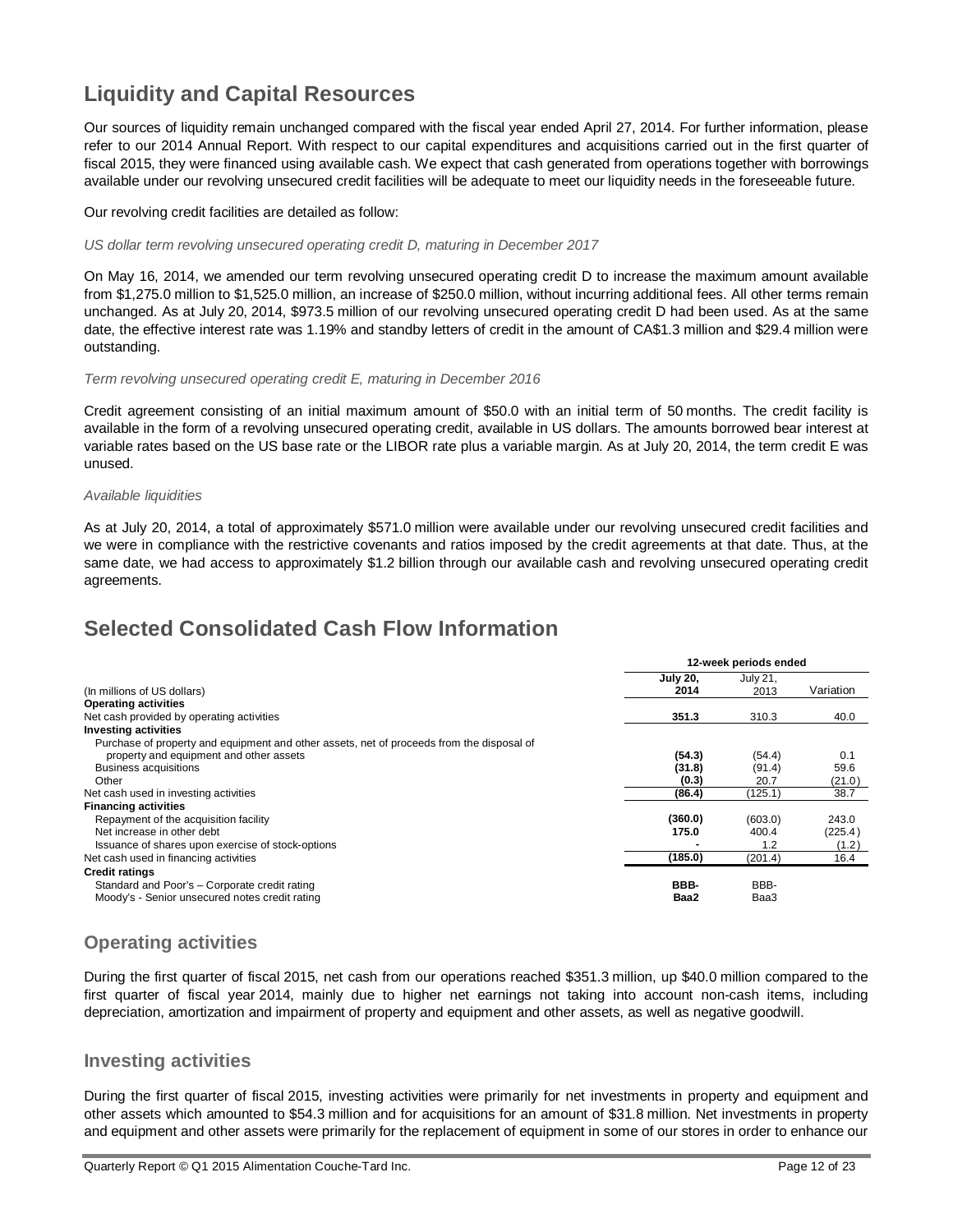offering of products and services, the addition of new stores, the ongoing improvement of our network as well as for information technology.

### **Financing activities**

During the first quarter of fiscal 2015, we repaid an amount of \$360.0 million under our acquisition facility using amounts drawn under our revolving facilities. During the same period, we also repaid an amount of \$180.0 million on our revolving facilities using available cash.

# **Contractual Obligations and Commercial Commitments**

There were no major changes during the 12-week period ended July 20, 2014, with respect to our contractual obligations and commercial commitments. For more information, please refer to our 2014 Annual Report.

## **Selected Quarterly Financial Information**

The Corporation's 52-week reporting cycle is divided into quarters of 12 weeks each except for the third quarter, which comprises 16 weeks. When a fiscal year, such as fiscal 2012, contains 53 weeks, the fourth quarter comprises 13 weeks. The following is a summary of selected consolidated financial information derived from the Corporation's interim consolidated financial statements for each of the eight most recently completed quarters.

| (In millions of US dollars except for per share data)                                                           | 12-week<br>period ended<br>July 20, 2014 | 52-week period ended April 27, 2014 |                 |          |          | Extract from 52-week period ended<br>April 28, 2013 |                 |                 |
|-----------------------------------------------------------------------------------------------------------------|------------------------------------------|-------------------------------------|-----------------|----------|----------|-----------------------------------------------------|-----------------|-----------------|
| Quarter                                                                                                         | ⊿ St                                     |                                     | $3^{\text{rd}}$ | $2^{nd}$ |          |                                                     | $3^{\text{rd}}$ | 2 <sup>nd</sup> |
| Weeks                                                                                                           | 12 weeks                                 | 12 weeks                            | 16 weeks        | 12 weeks | 12 weeks | 12 weeks                                            | 16 weeks        | 12 weeks        |
| Revenues                                                                                                        | 9,189.2                                  | 8,952.3                             | 11.093.2        | 9,009.9  | 8,901.2  | 8.776.0                                             | 11.467.0        | 9,287.7         |
| Operating income before depreciation, amortization and<br>impairment of property and equipment and other assets | 492.0                                    | 296.3                               | 420.5           | 457.3    | 443.4    | 292.7                                               | 391.4           | 365.6           |
| Depreciation, amortization and impairment of property and<br>equipment and other assets                         | 126.7                                    | 142.0                               | 186.0           | 129.3    | 125.9    | 138.1                                               | 182.5           | 134.3           |
| Operating income                                                                                                | 365.3                                    | 154.3                               | 234.5           | 328.0    | 317.5    | 154.6                                               | 208.9           | 231.3           |
| Share of earnings of joint ventures and associated companies<br>accounted for using the equity method           | 4.7                                      | 3.9                                 | 4.6             | 5.5      | 8.7      | 3.0                                                 | 3.9             | 3.7             |
| Net financial expenses                                                                                          | 30.0                                     | 26.9                                | 21.8            | 50.2     | 11.7     | 20.7                                                | 49.4            | 15.9            |
| Net earnings                                                                                                    | 269.5                                    | 145.1                               | 182.3           | 229.8    | 255.0    | 146.4                                               | 142.2           | 181.3           |
| Net earnings per share                                                                                          |                                          |                                     |                 |          |          |                                                     |                 |                 |
| Basic                                                                                                           | \$0.48                                   | \$0.26                              | \$0.32          | \$0.41   | \$0.45   | \$0.26                                              | \$0.25          | \$0.33          |
| <b>Diluted</b>                                                                                                  | \$0.47                                   | \$0.25                              | \$0.32          | \$0.40   | \$0.45   | \$0.26                                              | \$0.25          | \$0.32          |

The volatility of road transportation fuel gross margin and seasonality both have an impact on the variability of our quarterly net earnings. Given acquisitions made in recent years and higher retail prices at the pump, road transportation fuel revenues have become a more significant segment of our business and therefore our quarterly results are more sensitive to the volatility of road transportation fuel gross margins. However, road transportation fuel margins tend to be less volatile when considered on an annual basis or a longer term. With that said, the majority of our operating income is still derived from merchandise and service sales.

## **Outlook**

For the remainder of fiscal 2015, we expect to pursue our investments with caution in order to, amongst other things, improve our network and build additional stores. We also intend to keep an ongoing focus on our sales, supply terms and operating expenses while keeping an eye on growth opportunities that may be available.

Similar to prior years, we will pay special attention to the realization of synergies related to the Statoil Fuel & Retail's acquisition and to the reduction of our debt level in order to continue to improve our financial flexibility and hopefully further improve the quality of our credit rating.

Finally, in line with our business model, we intend to continue focussing on the sale of fresh products and on innovation, including the introduction of new products and services, in order to satisfy the needs of our large clientele.

September 3, 2014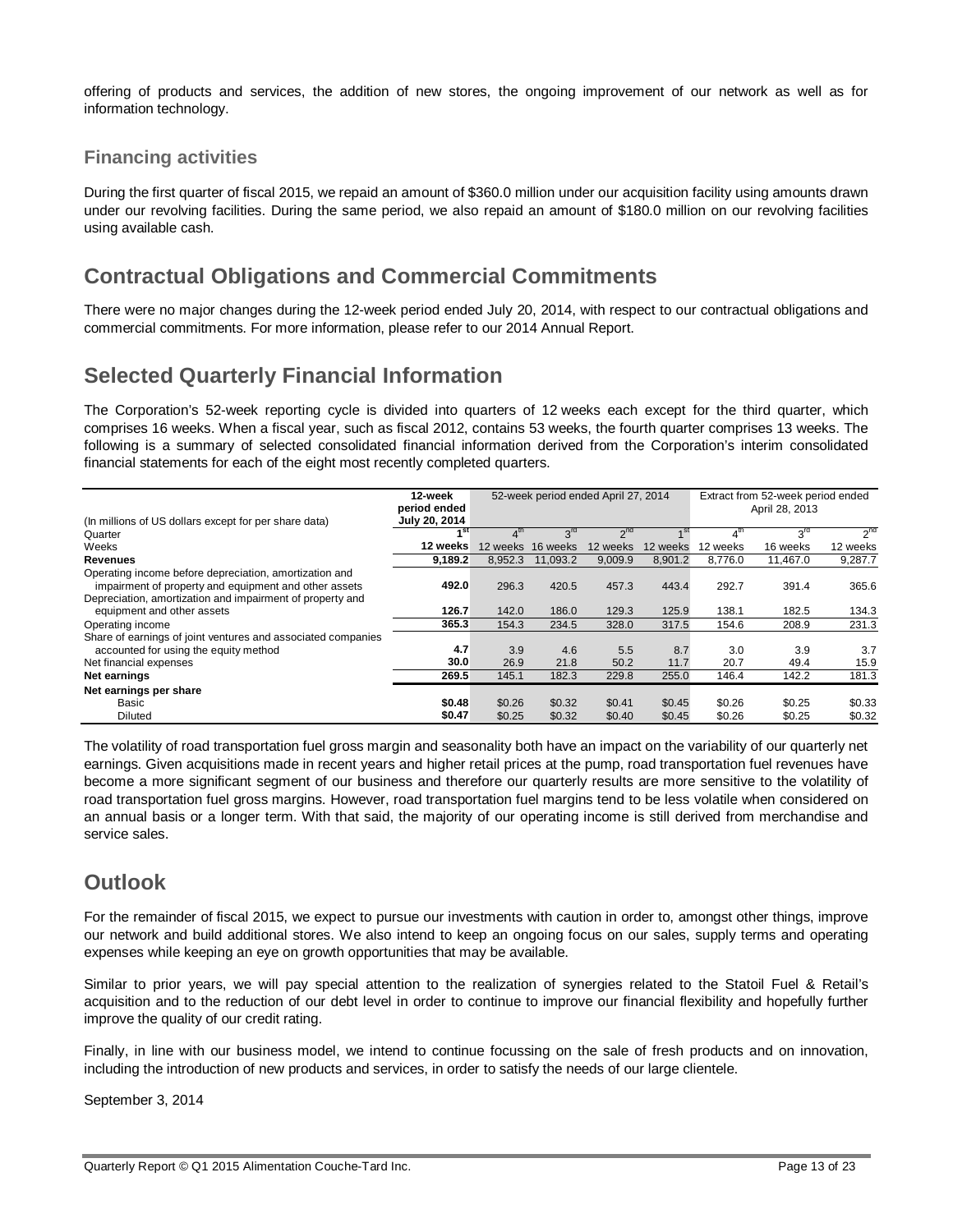### **CONSOLIDATED STATEMENTS OF EARNINGS**

(in millions of US dollars, except per share amounts, unaudited)

| For the 12-week periods ended                                              | <b>July 20,</b><br>2014 | <b>July 21,</b><br>2013 |
|----------------------------------------------------------------------------|-------------------------|-------------------------|
|                                                                            | \$                      | \$                      |
| <b>Revenues</b>                                                            | 9,189.2                 | 8,901.2                 |
| Cost of sales                                                              | 7,908.9                 | 7,718.2                 |
| <b>Gross profit</b>                                                        | 1,280.3                 | 1,183.0                 |
|                                                                            |                         |                         |
| Operating, selling, administrative and general expenses                    | 788.8                   | 781.2                   |
| Negative goodwill (Note 3)                                                 | (0.5)                   | (41.6)                  |
| Depreciation, amortization and impairment of property and equipment,       |                         |                         |
| intangibles and other assets                                               | 126.7                   | 125.9                   |
|                                                                            | 915.0                   | 865.5                   |
| <b>Operating income</b>                                                    | 365.3                   | 317.5                   |
|                                                                            |                         |                         |
| Share of earnings of joint ventures and associated companies accounted for |                         |                         |
| using the equity method                                                    | 4.7                     | 8.7                     |
|                                                                            |                         |                         |
| Financial expenses                                                         | 23.2                    | 29.3                    |
| <b>Financial revenues</b>                                                  | (1.9)                   | (4.4)                   |
| Foreign exchange loss (gain)                                               | 8.7                     | (13.2)                  |
| <b>Net financial expenses</b>                                              | 30.0                    | 11.7                    |
| Earnings before income taxes                                               | 340.0                   | 314.5                   |
| Income taxes                                                               | 70.5                    | 59.5                    |
| Net earnings                                                               | 269.5                   | 255.0                   |
|                                                                            |                         |                         |
| Net earnings attributable to:                                              |                         |                         |
| Shareholders of the Corporation                                            | 269.2                   | 254.9                   |
| Non-controlling interest                                                   | 0.3                     | 0.1                     |
| <b>Net earnings</b>                                                        | 269.5                   | 255.0                   |
|                                                                            |                         |                         |
| Net earnings per share (Note 5)                                            |                         |                         |
| Basic                                                                      | 0.48                    | 0.45                    |
| <b>Diluted</b>                                                             | 0.47                    | 0.45                    |
| Weighted average number of shares (in thousands)                           | 565,756                 | 562,758                 |
| Weighted average number of shares - diluted (in thousands)                 | 568,504                 | 567,612                 |
| Number of shares outstanding at end of period (in thousands)               | 565,759                 | 563,033                 |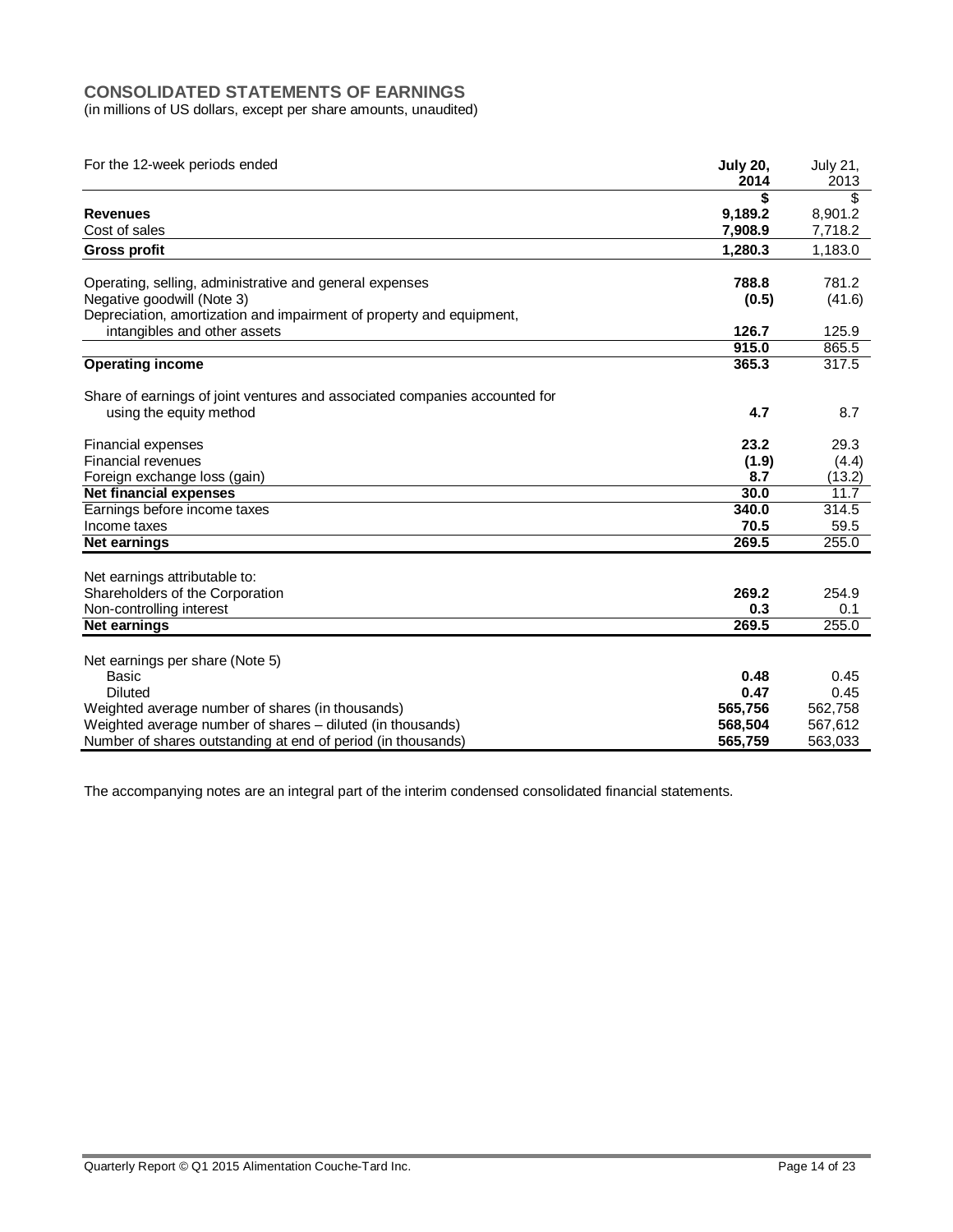### **CONSOLIDATED STATEMENTS OF COMPREHENSIVE INCOME**

(in millions of US dollars, unaudited)

| For the 12-week periods ended                                                  | <b>July 20,</b><br>2014 | <b>July 21,</b><br>2013 |
|--------------------------------------------------------------------------------|-------------------------|-------------------------|
|                                                                                |                         | \$                      |
| <b>Net earnings</b>                                                            | 269.5                   | 255.0                   |
| Other comprehensive income                                                     |                         |                         |
| Items that may be reclassified subsequently to earnings                        |                         |                         |
| <b>Translation adjustments</b>                                                 |                         |                         |
| Changes in cumulative translation adjustments                                  | (121.6)                 | (87.7)                  |
| Change in fair value of financial instruments designated as a hedge of         |                         |                         |
| the Corporation's net investment in its U.S. operations <sup>(1)</sup>         | 17.9                    | (6.5)                   |
| Net interest on financial instruments designated as a hedge of the             |                         |                         |
| Corporation's net investment in its U.S. operations <sup>(2)</sup>             | 0.6                     | 0.9                     |
| <b>Cash flow hedges</b>                                                        |                         |                         |
| Change in fair value of financial instruments <sup>(3)</sup>                   | (0.5)                   | 1.3                     |
| Gain realized on financial instruments reclassified to earnings <sup>(4)</sup> |                         | (1.3)                   |
| Other comprehensive loss                                                       | (103.6)                 | (93.3)                  |
| <b>Comprehensive income</b>                                                    | 165.9                   | 161.7                   |
|                                                                                |                         |                         |
| Comprehensive income attributable to:                                          |                         |                         |
| Shareholders of the Corporation                                                | 165.6                   | 161.6                   |
| Non-controlling interest                                                       | 0.3                     | 0.1                     |
| <b>Comprehensive income</b>                                                    | 165.9                   | 161.7                   |

(1) For the 12 week periods ended July 20, 2014 and July 21, 2013, these amounts are net of income taxes of \$4.5 and \$2.4, respectively.

(2) For the 12 week periods ended July 20, 2014 and July 21, 2013, these amounts are net of income taxes of \$0.2 and \$0.2, respectively.

(3) For the 12 week periods ended July 20, 2014 and July 21, 2013, these amounts are net of income taxes of \$0.5 and \$0.2, respectively.

(4) For the 12 week period ended July 21, 2013, this amount is net of income taxes of \$0.2.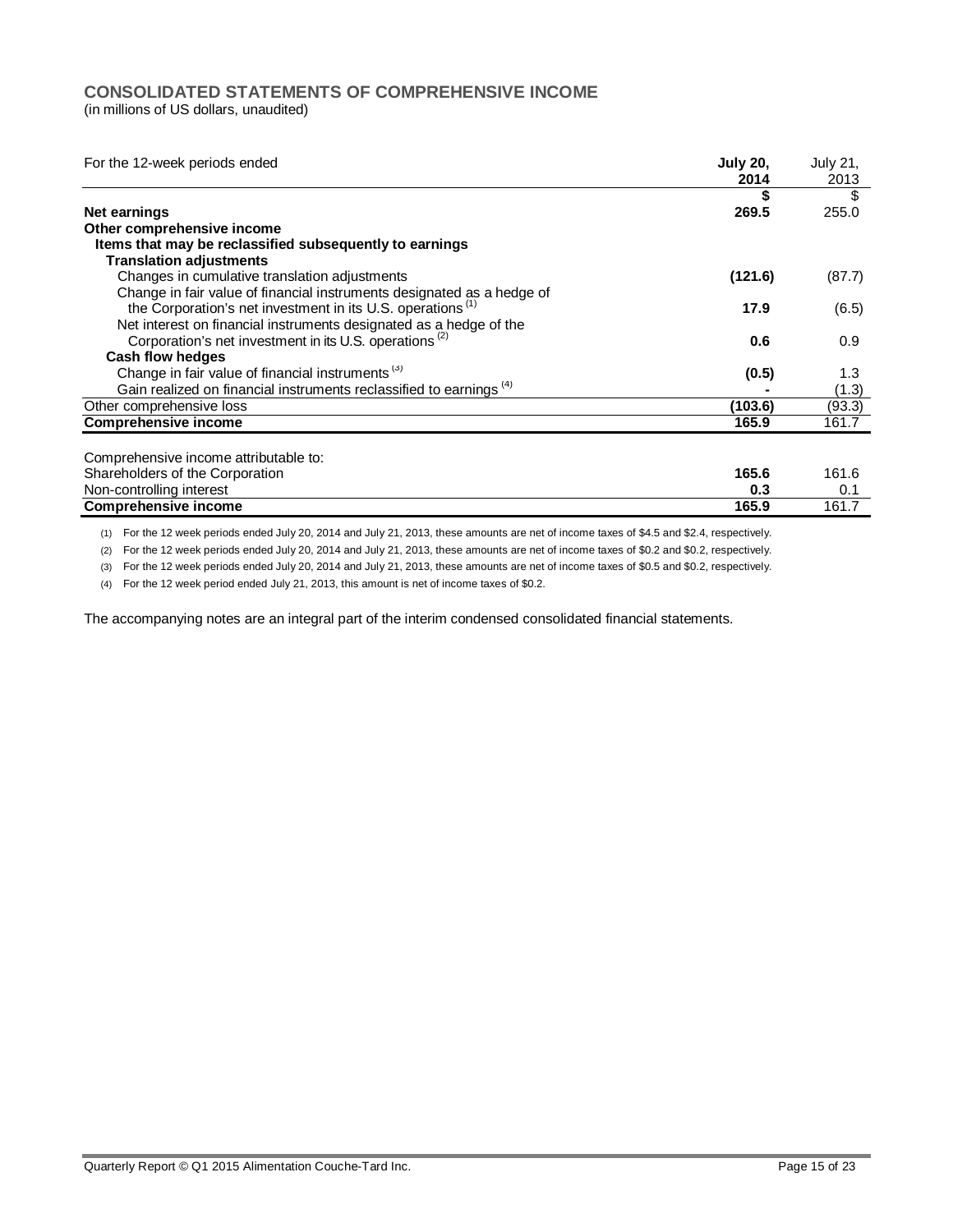### **CONSOLIDATED STATEMENTS OF CHANGES IN EQUITY**

(in millions of US dollars, unaudited)

| For the 12-week period ended                          |                  |                               |                             |                                                          |                  |                                 | <b>July 20, 2014</b> |
|-------------------------------------------------------|------------------|-------------------------------|-----------------------------|----------------------------------------------------------|------------------|---------------------------------|----------------------|
|                                                       |                  |                               |                             | Attributable to the shareholders of the Corporation      |                  |                                 |                      |
|                                                       | Capital<br>stock | <b>Contributed</b><br>surplus | <b>Retained</b><br>earnings | Accumulated<br>other<br>comprehensive<br>income (Note 6) | <b>Total</b>     | Non-<br>controlling<br>interest | Total<br>equity      |
|                                                       |                  | \$                            |                             |                                                          |                  | S                               |                      |
| Balance, beginning of period<br>Comprehensive income: | 686.5            | 11.6                          | 3,077.4                     | 186.9                                                    | 3.962.4          | 14.2                            | 3,976.6              |
| Net earnings<br>Other comprehensive loss              |                  |                               | 269.2                       | (103.6)                                                  | 269.2<br>(103.6) | 0.3                             | 269.5<br>(103.6)     |
| Comprehensive income                                  |                  |                               |                             |                                                          | 165.6            | 0.3                             | 165.9                |
| Dividends                                             |                  |                               | (21.2)                      |                                                          | (21.2)           |                                 | (21.2)               |
| Balance, end of period                                | 686.5            | 11.6                          | 3.325.4                     | 83.3                                                     | 4,106.8          | 14.5                            | 4,121.3              |

### For the 12-week period ended July 21, 2013

|                                      |         | Attributable to the shareholders of the Corporation |          |                 |         |             |         |
|--------------------------------------|---------|-----------------------------------------------------|----------|-----------------|---------|-------------|---------|
|                                      |         |                                                     |          | Accumulated     |         |             |         |
|                                      |         |                                                     |          | other           |         | Non-        |         |
|                                      | Capital | Contributed                                         | Retained | comprehensive   |         | controlling | Total   |
|                                      | stock   | surplus                                             | earnings | income (Note 6) | Total   | interest    | equity  |
|                                      | \$      | \$                                                  |          | \$              | \$      | \$          |         |
| Balance, beginning of period         | 670.4   | 16.5                                                | 2,344.0  | 185.8           | 3,216.7 |             | 3,216.7 |
| Comprehensive income:                |         |                                                     |          |                 |         |             |         |
| Net earnings                         |         |                                                     | 254.9    |                 | 254.9   | 0.1         | 255.0   |
| Other comprehensive loss             |         |                                                     |          | (93.3)          | (93.3)  |             | (93.3)  |
| Comprehensive income                 |         |                                                     |          |                 | 161.6   | 0.1         | 161.7   |
| <b>Dividends</b>                     |         |                                                     | (13.6)   |                 | (13.6)  |             | (13.6)  |
| Addition to non-controlling interest |         |                                                     |          |                 |         | 13.2        | 13.2    |
| Redemption liability                 |         |                                                     | (13.2)   |                 | (13.2)  |             | (13.2)  |
| Stock option-based compensation      |         |                                                     |          |                 |         |             |         |
| expense                              |         | (0.1)                                               |          |                 | (0.1)   |             | (0.1)   |
| Initial fair value of stock options  |         |                                                     |          |                 |         |             |         |
| exercised                            | 0.7     | (0.7)                                               |          |                 |         |             |         |
| Cash received upon exercise of       |         |                                                     |          |                 |         |             |         |
| stock options                        | 1.2     |                                                     |          |                 | 1.2     |             | 1.2     |
| Balance, end of period               | 672.3   | 15.7                                                | 2,572.1  | 92.5            | 3,352.6 | 13.3        | 3,365.9 |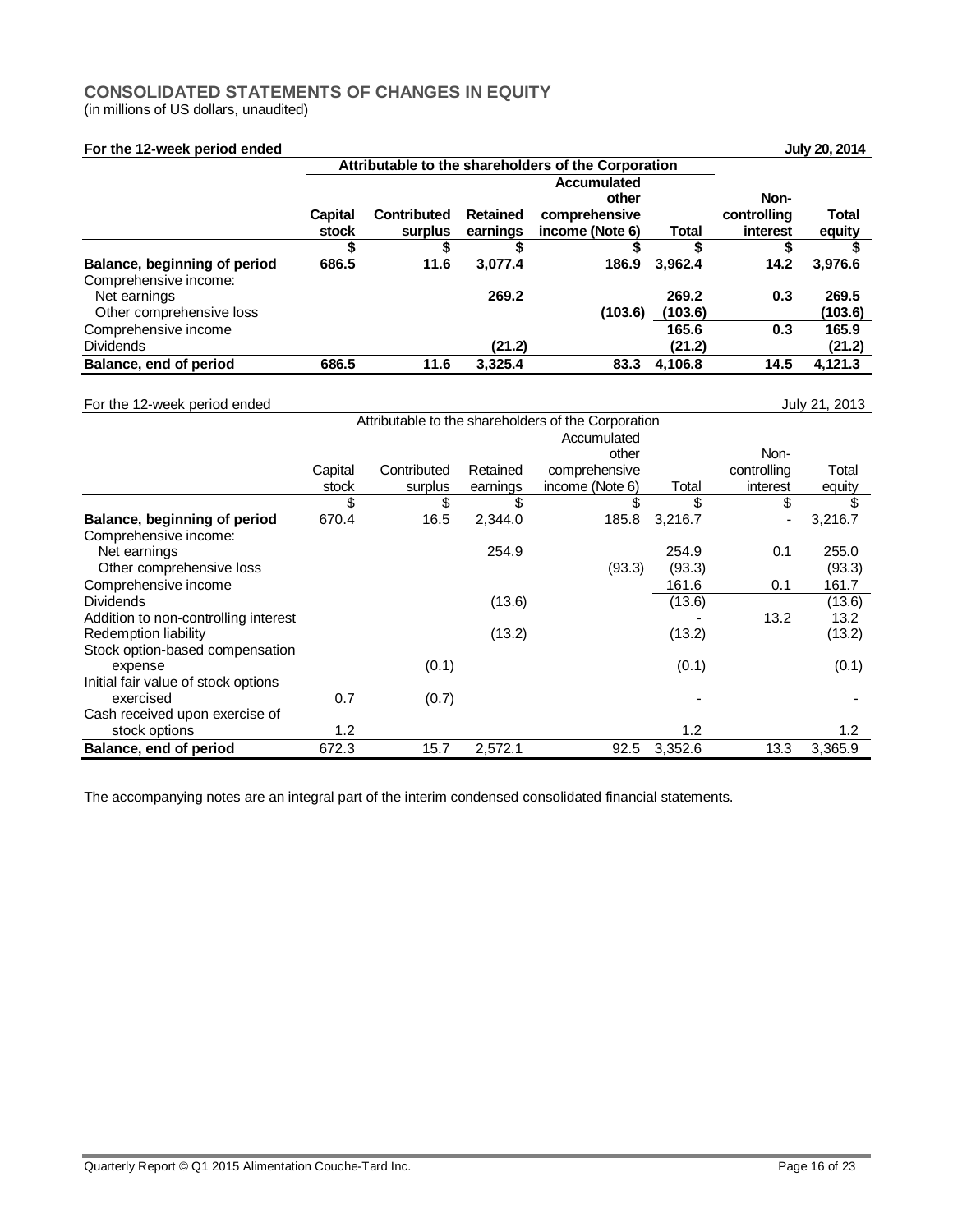### **CONSOLIDATED STATEMENTS OF CASH FLOWS**

(in millions of US dollars, unaudited)

| For the 12-week periods ended                                                                        | <b>July 20,</b><br>2014 | <b>July 21,</b><br>2013 |
|------------------------------------------------------------------------------------------------------|-------------------------|-------------------------|
|                                                                                                      | \$                      | \$                      |
| <b>Operating activities</b>                                                                          |                         |                         |
| Net earnings                                                                                         | 269.5                   | 255.0                   |
| Adjustments to reconcile net earnings to net cash provided by operating                              |                         |                         |
| activities                                                                                           |                         |                         |
| Depreciation, amortization and impairment of property and equipment,                                 |                         |                         |
| intangible and other assets, net of amortization of deferred credits<br>Deferred income taxes        | 99.9                    | 101.7                   |
|                                                                                                      | (29.9)                  | (18.6)                  |
| (Gain) loss on disposal of property and equipment and other assets                                   | (2.5)                   | 0.1                     |
| Negative goodwill (Note 3)<br>Share of earnings of joint ventures and associated companies accounted | (0.5)                   | (41.6)                  |
| for using the equity method, net of dividends received                                               | (0.3)                   | (7.8)                   |
| Deferred credits                                                                                     | 0.1                     | 6.9                     |
| Other                                                                                                | 2.5                     | 1.4                     |
| Changes in non-cash working capital                                                                  | 12.5                    | 13.2                    |
| Net cash provided by operating activities                                                            | 351.3                   | 310.3                   |
|                                                                                                      |                         |                         |
| <b>Investing activities</b>                                                                          |                         |                         |
| Purchase of property and equipment and other assets                                                  | (71.1)                  | (77.9)                  |
| Business acquisitions (Note 3)                                                                       | (31.8)                  | (91.4)                  |
| Proceeds from disposal of property and equipment and other assets                                    | 16.8                    | 23.5                    |
| Restricted cash                                                                                      | (0.3)                   | 20.7                    |
| Net cash used in investing activities                                                                | (86.4)                  | (125.1)                 |
| <b>Financing activities</b>                                                                          |                         |                         |
| Repayment under the unsecured non-revolving acquisition credit                                       |                         |                         |
| facility (Note 4)                                                                                    | (360.0)                 | (603.0)                 |
| Net increase in other debt (Note 4)                                                                  | 175.0                   | 400.4                   |
| Issuance of shares upon exercise of stock-options                                                    |                         | 1.2                     |
| Net cash used in financing activities                                                                | (185.0)                 | (201.4)                 |
| Effect of exchange rate fluctuations on cash and cash equivalents                                    | 8.2                     | (20.4)                  |
| Net increase (decrease) in cash and cash equivalents                                                 | 88.1                    | (36.6)                  |
| Cash, cash equivalents and bank overdraft, beginning of period                                       | 511.1                   | 658.3                   |
| Cash and cash equivalents end of period                                                              | 599.2                   | 621.7                   |
| <b>Supplemental information:</b>                                                                     |                         |                         |
| Interest paid                                                                                        | 19.0                    | 30.7                    |
| Interest and dividends received                                                                      | 5.5                     | 4.5                     |
| Income taxes paid                                                                                    | 52.9                    | 78.8                    |
| Cash and cash equivalents components:                                                                |                         |                         |
| Cash and demand deposits                                                                             | 588.5                   | 473.6                   |
| Liquid investments                                                                                   | 10.7                    | 148.1                   |
|                                                                                                      | 599.2                   | 621.7                   |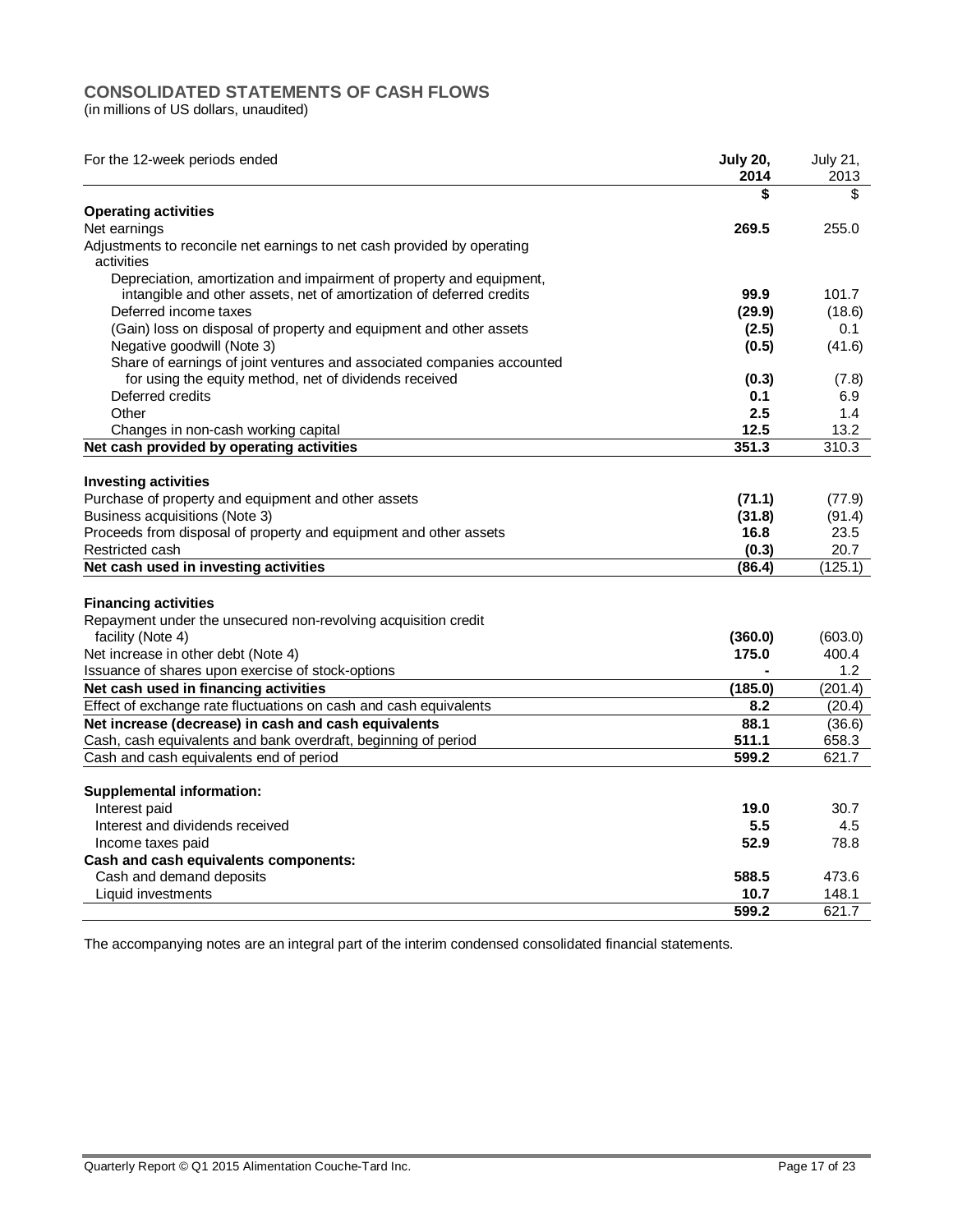### **CONSOLIDATED BALANCE SHEETS**

(in millions of US dollars, unaudited)

|                                                           | As at July 20, | As at April 27, |
|-----------------------------------------------------------|----------------|-----------------|
|                                                           | 2014           | 2014            |
|                                                           | \$             | \$              |
| <b>Assets</b>                                             |                |                 |
| <b>Current assets</b>                                     |                |                 |
| Cash and cash equivalents                                 | 599.2          | 511.1           |
| Restricted cash                                           | 1.3            | 1.0             |
| Accounts receivable                                       | 1,716.8        | 1,726.4         |
| Inventories                                               | 855.3          | 848.0           |
| Prepaid expenses                                          | 49.7           | 60.0            |
| Income taxes receivable                                   | 22.9           | 68.4            |
|                                                           | 3,245.2        | 3,214.9         |
| Property and equipment                                    | 5,064.1        | 5,131.0         |
| Goodwill                                                  | 1,075.4        | 1,088.7         |
| Intangible assets                                         | 790.2          | 823.5           |
| Other assets                                              | 146.6          | 159.8           |
| Investment in joint ventures and associated companies     | 75.5           | 75.4            |
| Deferred income taxes                                     | 41.6           | 51.7            |
|                                                           | 10,438.6       | 10,545.0        |
|                                                           |                |                 |
| Liabilities                                               |                |                 |
| <b>Current liabilities</b>                                |                |                 |
| Accounts payable and accrued liabilities                  | 2,473.4        | 2,510.3         |
| Provisions                                                | 101.0          | 102.4           |
| Income taxes payable                                      | 30.3           | 29.8            |
| Bank loans and current portion of long-term debt (Note 4) | 212.5          | 20.3            |
|                                                           | 2,817.2        | 2,662.8         |
| Long-term debt (Note 4)                                   | 2,256.9        | 2,586.1         |
| Provisions                                                | 377.3          | 390.5           |
| Pension benefit liability                                 | 119.6          | 119.8           |
| Other financial liabilities                               | 51.5           | 73.9            |
| Deferred credits and other liabilities                    | 163.3          | 169.5           |
| Deferred income taxes                                     | 531.5          | 565.8           |
|                                                           | 6,317.3        | 6.568.4         |
|                                                           |                |                 |
| <b>Equity</b>                                             | 686.5          | 686.5           |
| Capital stock (Note 7)                                    |                |                 |
| Contributed surplus                                       | 11.6           | 11.6            |
| Retained earnings                                         | 3,325.4        | 3,077.4         |
| Accumulated other comprehensive income                    | 83.3           | 186.9           |
| Equity attributable to shareholders of the Corporation    | 4,106.8        | 3,962.4         |
| Non-controlling interest                                  | 14.5           | 14.2            |
|                                                           | 4,121.3        | 3,976.6         |
|                                                           | 10,438.6       | 10.545.0        |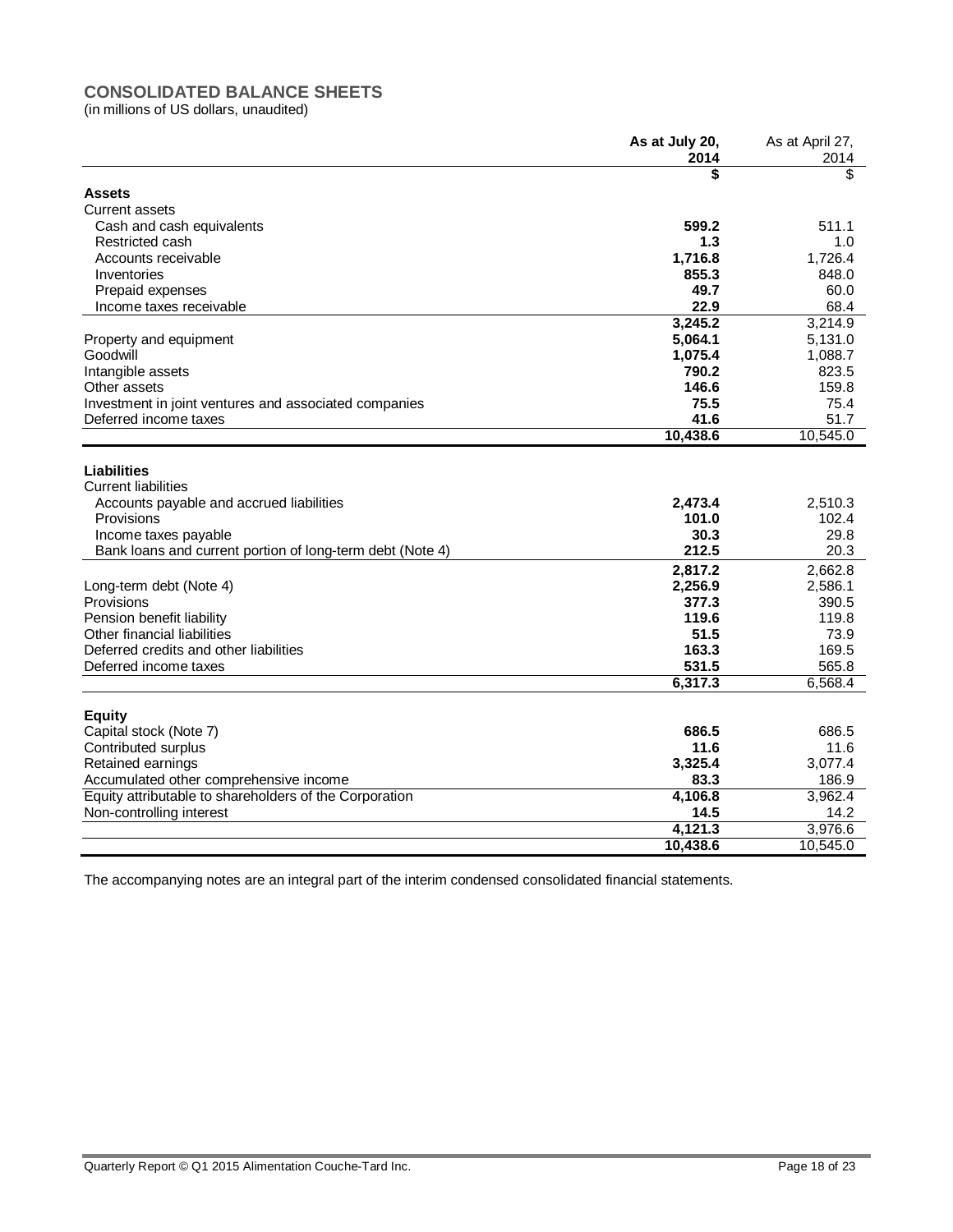**NOTES TO UNAUDITED INTERIM CONDENSED CONSOLIDATED FINANCIAL STATEMENTS** (in millions of US dollars unless otherwise noted, except per share amounts, unaudited)

### **1. CONSOLIDATED FINANCIAL STATEMENTS PRESENTATION**

The unaudited interim condensed consolidated financial statements (the "interim financial statements") have been prepared by the Corporation in accordance with generally accepted accounting principles in Canada as set out in Part I of the Chartered Professional Accountants of Canada (CPA Canada) Handbook – Accounting, which incorporates International Financial Reporting Standards ("IFRS"), as issued by the International Accounting Standards Board ("IASB") applicable to the preparation of interim financial statements, including International Accounting Standard ("IAS") 34 "Interim Financial Reporting".

The interim financial statements were prepared in accordance with the same accounting policies and methods as the audited annual consolidated financial statements for the year ended April 27, 2014, except those disclosed in Note 2. The interim financial statements do not include all the information required for complete financial statements and should be read in conjunction with the audited annual consolidated financial statements and notes thereto in the Corporation's 2014 Annual Report. The results of operations for the interim periods presented do not necessarily reflect results expected for the full fiscal year. The Corporation's business follows a seasonal pattern. The busiest period is the first half-year of each fiscal year, which includes summer's sales. These interim financial statements have not been subject to a review engagement by the Corporation's external auditors.

On September 3, 2014, the Corporation's interim financial statements were approved by the board of directors who also approved their publication.

#### **2. ACCOUNTING CHANGES**

#### **New interpretation**

On April 28, 2014, the Corporation adopted the new interpretation IFRIC 21, "Levies". The interpretation identifies the obligating event for the recognition of a liability for a levy imposed by a government and provides guidance on when to recognize the liability. The adoption of this interpretation did not have a significant impact on the Corporation's consolidated financial statements.

### **Recently issued but not yet implemented**

#### *Classification and measurement of financial assets and financial liabilities*

In July 2014, the IASB completed IFRS 9, "Financial Instruments" in its three-part project to replace IAS 39, "Financial Instruments: Recognition and Measurement" with a single approach to determine whether a financial asset is measured at amortized cost or fair value. The Standard includes requirements for recognition and measurement, impairment, derecognition and general hedge accounting. The IASB completed its project to replace IAS 39 in phases, adding to the standard as it completed each phase. The standard is effective for fiscal years beginning on or after January 1<sup>st</sup>, 2018. The Corporation will assess, in due course, the impact of this standard on its consolidated financial statements.

#### *Revenue from Contracts with Customers*

In May 2014, the IASB issued IFRS 15, "Revenue from Contracts with Customers", to specify how and when to recognize revenue as well as requiring the provision of more informative and relevant disclosures. IFRS 15 supersedes IAS 18, "Revenue", IAS 11, "Construction Contracts", and other revenue related interpretations. This standard is effective for annual reporting periods beginning on or after January 1<sup>st</sup>, 2017 with earlier adoption permitted. The Corporation will assess, in due course, the impact of this standard on its consolidated financial statements.

#### **3. BUSINESS ACQUISITIONS**

- On June 23, 2014 the Corporation acquired 13 company-operated stores and two non-operating stores in South Carolina, United States from Garvin Oil Company. The Corporation owns the land and buildings for all sites.
- During the 12-week period ended July 20, 2014, the Corporation also acquired five other stores through distinct transactions. The Corporation owns the land and buildings for all sites.

For the 12-week period ended July 20, 2014, acquisition costs of \$0.2 in connection with these acquisitions and other unrealized acquisitions are included in Operating, selling, administrative and general expenses.

These acquisitions were settled for a total cash consideration of \$31.8. Since the Corporation has not completed its fair value assessment of the assets acquired, the liabilities assumed and goodwill for all transactions, the preliminary allocations of certain acquisitions are subject to adjustments to the fair value of the assets, liabilities and goodwill until the process is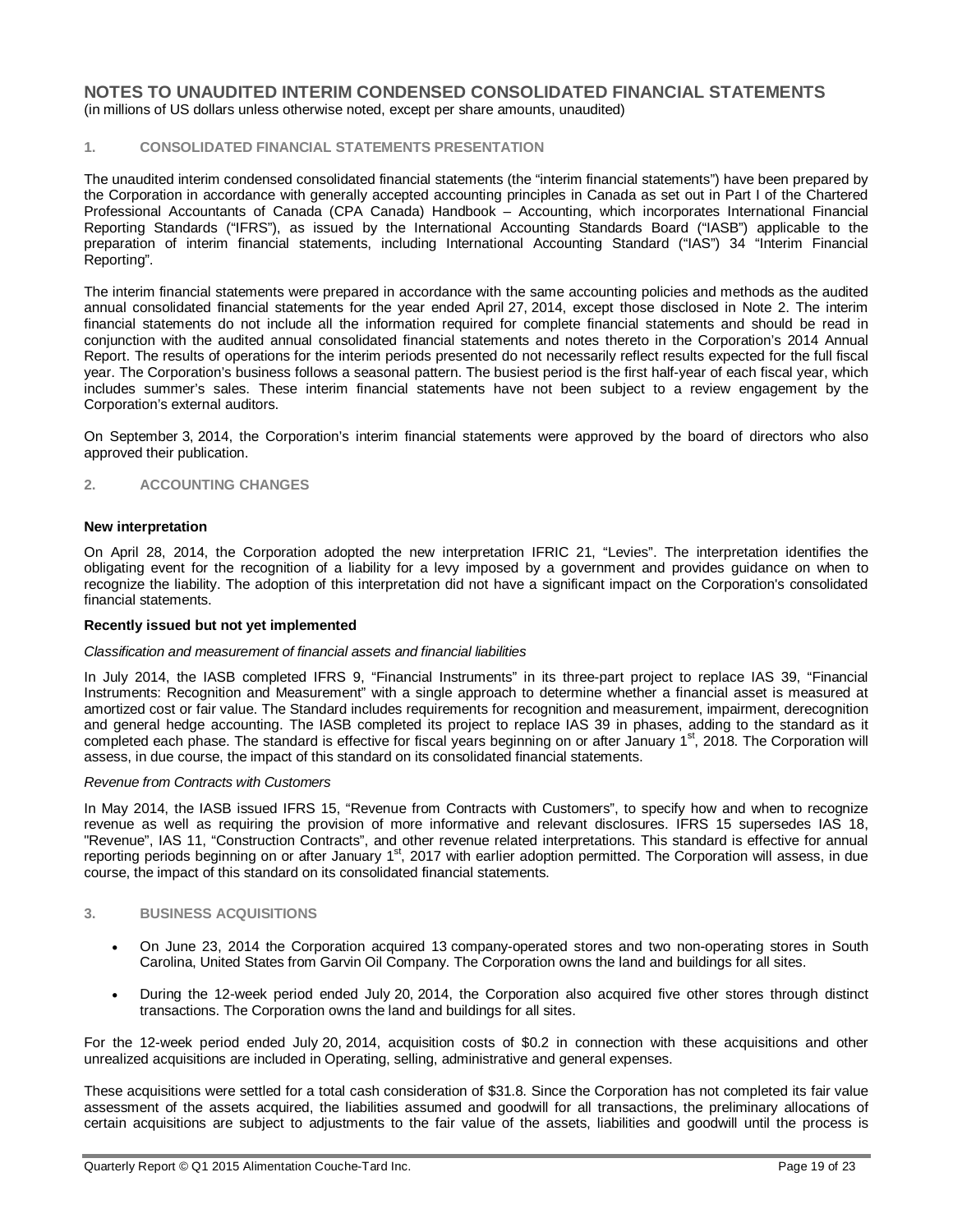### **NOTES TO UNAUDITED INTERIM CONDENSED CONSOLIDATED FINANCIAL STATEMENTS** (in millions of US dollars unless otherwise noted, except per share amounts, unaudited)

completed. Purchase price allocations based on the estimated fair value on the date of acquisition and available information as at the date of publication of these consolidated financial statements is as follows:

|                                          | \$    |
|------------------------------------------|-------|
| Tangible assets acquired                 |       |
| Inventories                              | 1.6   |
| Property and equipment                   | 30.8  |
| Total tangible assets                    | 32.4  |
| Liabilities assumed                      |       |
| Accounts payable and accrued liabilities | 0.2   |
| Provisions                               | 0.3   |
| <b>Total liabilities</b>                 | 0.5   |
| Net tangible assets acquired             | 31.9  |
| Goodwill                                 | 0.4   |
| Negative goodwill recorded to earnings   | (0.5) |
| Total cash consideration paid            | 31.8  |

The Corporation expects that none of the goodwill related to these transactions will be deductible for tax purposes.

These acquisitions were concluded in order to expand the Corporation's market share, to penetrate new markets and to increase its economies of scale. These acquisitions generated goodwill mainly due to the strategic location of stores acquired and negative goodwill due to the difference between the acquisition price and the fair value of net assets acquired. Since the date of acquisition, revenues and net earnings from these stores amounted to \$10.1 and \$0.3, respectively. Considering the nature of these acquisitions, the available financial information does not allow for the accurate disclosure of pro-forma revenues and net earnings had the Corporation concluded these acquisitions at the beginning of its fiscal year.

#### **4. BANK LOANS AND LONG-TERM DEBT**

|                                                                                                  | As at July 20,<br>2014 | As at April 27.<br>2014 |
|--------------------------------------------------------------------------------------------------|------------------------|-------------------------|
|                                                                                                  |                        |                         |
| Canadian dollar denominated senior unsecured notes maturing on various dates from November 2017  |                        |                         |
| to November 2022                                                                                 | 1.205.7                | 1.172.7                 |
| US dollar denominated term revolving unsecured operating credit D, maturing in December 2017     | 973.5                  | 793.5                   |
| US dollar denominated unsecured non-revolving acquisition credit facility, maturing in June 2015 | 195.0                  | 552.3                   |
| NOK denominated floating rate bonds, maturing in February 2017                                   | 2.4                    | 2.5                     |
| NOK denominated fixed rate bonds, maturing in February 2019                                      | 2.1                    | 2.2                     |
| Borrowings under bank overdraft facilities, maturing at various dates                            |                        | 1.8                     |
| Other debts, including finance leases, maturing at various dates                                 | 90.7                   | 81.4                    |
|                                                                                                  | 2.469.4                | 2.606.4                 |
| Bank loans and current portion of long-term debt                                                 | 212.5                  | 20.3                    |
|                                                                                                  | 2,256.9                | 2.586.1                 |

On May 16, 2014, the Corporation amended its term revolving unsecured operating credit D to increase the maximum amount available from \$1,275.0 to \$1,525.0. All other terms remain unchanged.

### **5. NET EARNINGS PER SHARE**

The following table presents the information for the computation of basic and diluted net earnings per share:

|                                                                  |                                                                                                            | 12-week period<br>ended July 20, 2014 |        | 12-week period<br>ended July 21, 2013 |                                                        |                           |  |
|------------------------------------------------------------------|------------------------------------------------------------------------------------------------------------|---------------------------------------|--------|---------------------------------------|--------------------------------------------------------|---------------------------|--|
|                                                                  | <b>Weighted average</b><br>number of shares<br>Net earnings<br>Net earnings<br>(in thousands)<br>per share |                                       |        | Net earnings                          | Weighted average<br>number of shares<br>(in thousands) | Net earnings<br>per share |  |
|                                                                  |                                                                                                            |                                       |        |                                       |                                                        |                           |  |
| Basic net earnings attributable to Class A<br>and B shareholders | 269.2                                                                                                      | 565.756                               | 0.48   | 254.9                                 | 562.758                                                | 0.45                      |  |
| Dilutive effect of stock options                                 |                                                                                                            | 2.748                                 | (0.01) |                                       | 4.854                                                  |                           |  |
| Diluted net earnings available for Class A<br>and B shareholders | 269.2                                                                                                      | 568.504                               | 0.47   | 254.9                                 | 567.612                                                | 0.45                      |  |

When they have an anti-dilutive effect, stock options must be excluded from the calculation of the diluted net earnings per share. For the 12-week period ended July 20, 2014 18,144 stock options were excluded (no stock options were excluded for the 12-week period ended July 21, 2013).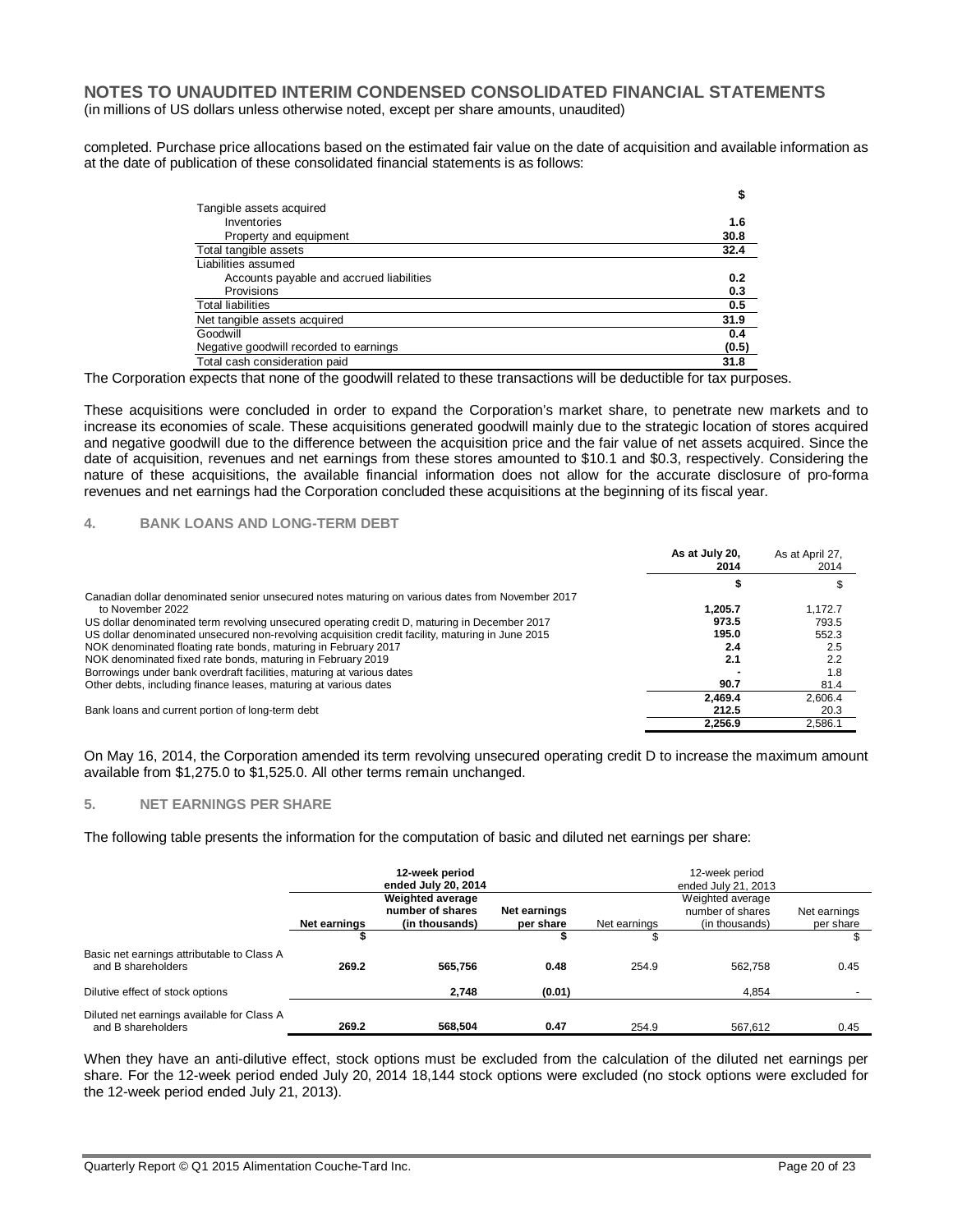### **6. ACCUMULATED OTHER COMPREHENSIVE INCOME**

#### **As at July 20, 2014**

|                                                    |                                          | Attributable to shareholders of the Corporation                                            |                                            |                           |                                         |                                                     |  |  |  |
|----------------------------------------------------|------------------------------------------|--------------------------------------------------------------------------------------------|--------------------------------------------|---------------------------|-----------------------------------------|-----------------------------------------------------|--|--|--|
|                                                    |                                          | Will never be<br>reclassified to<br>Items that may be reclassified to earnings<br>earnings |                                            |                           |                                         |                                                     |  |  |  |
|                                                    | Cumulative<br>translation<br>adjustments | Net investment<br>hedge                                                                    | Net interest on<br>net investment<br>hedge | <b>Cash flow</b><br>hedae | <b>Cumulative net</b><br>actuarial loss | <b>Accumulated other</b><br>comprehensive<br>income |  |  |  |
|                                                    |                                          |                                                                                            |                                            |                           |                                         |                                                     |  |  |  |
| Balance, before income taxes<br>Less: Income taxes | 125.1                                    | (51.5)<br>(6.8)                                                                            | 6.9<br>1.9                                 | 3.4<br>0.5                | (6.8)<br>(1.8)                          | 77.1<br>(6.2)                                       |  |  |  |
| Balance, net of income taxes                       | 125.1                                    | (44.7)                                                                                     | 5.0                                        | 2.9                       | (5.0)                                   | 83.3                                                |  |  |  |

#### As at July 21, 2013

|                                                    |                                          | Attributable to shareholders of the Corporation                                            |                                            |                                  |                                              |               |  |  |  |
|----------------------------------------------------|------------------------------------------|--------------------------------------------------------------------------------------------|--------------------------------------------|----------------------------------|----------------------------------------------|---------------|--|--|--|
|                                                    |                                          | Will never be<br>reclassified to<br>Items that may be reclassified to earnings<br>earnings |                                            |                                  |                                              |               |  |  |  |
|                                                    | Cumulative<br>translation<br>adiustments | Net investment<br>hedae                                                                    | Net interest on<br>net investment<br>hedge | Cumulative net<br>actuarial loss | Accumulated other<br>comprehensive<br>income |               |  |  |  |
|                                                    |                                          |                                                                                            |                                            |                                  |                                              |               |  |  |  |
| Balance, before income taxes<br>Less: Income taxes | 116.6                                    | (29.3)<br>(5.9)                                                                            | 3.7<br>1.0                                 | 2.1<br>0.4                       | (7.1)<br>(2.0)                               | 86.0<br>(6.5) |  |  |  |
| Balance, net of income taxes                       | 116.6                                    | (23.4)                                                                                     | 2.7                                        |                                  | (5.1)                                        | 92.5          |  |  |  |

#### **7. CAPITAL STOCK**

#### **Stock options**

For the 12-week period ended July 20, 2014, a total of 11,790 stock options were exercised (380,430 for the 12-week period ended July 21, 2013).

#### **Issued and outstanding shares**

As at July 20, 2014, the Corporation has 148,101,840 (148,101,840 as at April 27, 2014) issued and outstanding Class A multiple voting shares each comprising ten votes per share and 417,657,090 (417,646,072 as at April 27, 2014) outstanding Class B subordinate voting shares each comprising one vote per share.

#### **8. SEGMENTED INFORMATION**

The Corporation operates convenience stores in the United States, in Europe and in Canada. It essentially operates in one reportable segment, the sale of goods for immediate consumption, road transportation fuel and other products mainly through corporate stores and franchise operations. The Corporation operates its convenience store chain under several banners, including Couche-Tard, Mac's, Circle K and Statoil. Revenues from external customers mainly fall into three categories: merchandise and services, road transportation fuel and other.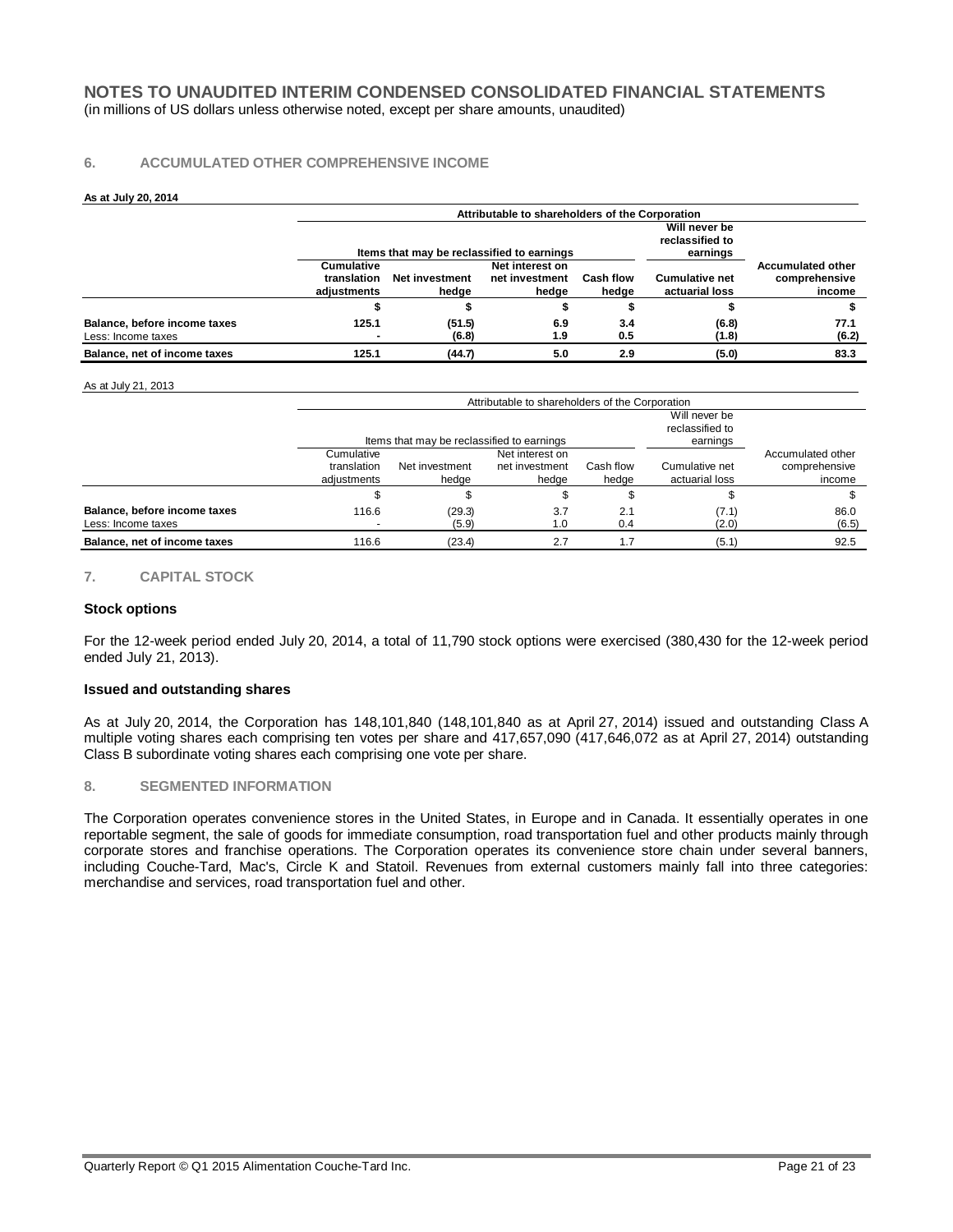|                                                     | 12-week period<br>ended July 20, 2014 |               |         |              | 12-week period<br>ended July 21, 2013 |         |         |         |
|-----------------------------------------------------|---------------------------------------|---------------|---------|--------------|---------------------------------------|---------|---------|---------|
|                                                     | <b>United</b>                         |               |         |              | United                                |         |         |         |
|                                                     | <b>States</b>                         | <b>Europe</b> | Canada  | <b>Total</b> | <b>States</b>                         | Europe  | Canada  | Total   |
|                                                     |                                       |               |         |              | \$                                    | \$      | \$      | \$      |
| <b>External customer</b><br>revenues <sup>(a)</sup> |                                       |               |         |              |                                       |         |         |         |
| Merchandise and services                            | 1.197.2                               | 258.3         | 528.3   | 1,983.8      | 1.153.7                               | 248.5   | 545.5   | 1.947.7 |
| Road transportation fuel                            | 3.915.5                               | 1,972.8       | 724.1   | 6.612.4      | 3.599.9                               | 2.052.1 | 692.5   | 6,344.5 |
| Other                                               | 3.6                                   | 589.3         | 0.1     | 593.0        | 2.4                                   | 606.5   | 0.1     | 609.0   |
|                                                     | 5,116.3                               | 2,820.4       | 1,252.5 | 9,189.2      | 4,756.0                               | 2,907.1 | 1,238.1 | 8,901.2 |
| <b>Gross Profit</b>                                 |                                       |               |         |              |                                       |         |         |         |
| Merchandise and services                            | 392.1                                 | 108.1         | 176.0   | 676.2        | 372.0                                 | 101.0   | 185.3   | 658.3   |
| Road transportation fuel                            | 249.2                                 | 224.6         | 41.7    | 515.5        | 190.0                                 | 209.1   | 36.7    | 435.8   |
| Other                                               | 3.6                                   | 84.9          | 0.1     | 88.6         | 2.4                                   | 86.4    | 0.1     | 88.9    |
|                                                     | 644.9                                 | 417.6         | 217.8   | 1.280.3      | 564.4                                 | 396.5   | 222.1   | 1,183.0 |
|                                                     |                                       |               |         |              |                                       |         |         |         |
| Total long-term assets <sup>(b)</sup>               | 2.858.2                               | 3.646.4       | 605.5   | 7,110.1      | 2.798.6                               | 3.760.1 | 614.2   | 7.172.9 |

Information on the principal revenue classes as well as geographic information is as follows:

(a) Geographic areas are determined according to where the Corporation generates operating income (where the sale takes place) and according to the location of the long-term assets.

(b) Excluding financial instruments, deferred tax assets and post-employment benefit assets.

#### **9. FAIR VALUES**

The fair value of Trade accounts receivable and vendor rebates receivable, Credit and debit cards receivable and Accounts payable and accrued liabilities is comparable to their carrying amount given their short maturity. The fair value of Obligations related to buildings and equipment under finance leases is comparable to their carrying amount given that rent is generally at market value. The carrying values of the Term revolving unsecured operating credits and Unsecured non-revolving acquisition credit approximates their fair values given that their credit spreads are similar to the credit spreads the Corporation would obtain in similar conditions at the reporting date.

The estimated fair value of each class of financial instruments and the methods and assumptions that were used to determine it are as follows:

- The fair value of the investment contract including an embedded total return swap, which is based on the fair market value of the Corporation's Class B shares is \$28.7 as at July 20, 2014 (\$36.6 as at April 27, 2014);
- The fair value of the senior unsecured notes, which is based on observable market data, is \$1,240.9 as at July 20, 2014 (\$1,191.5 as at April 27, 2014);
- The fair value of the cross-currency interest rate swaps, which is determined based on market rates obtained from the Corporation's financial institutions for similar financial instruments is \$51.5 as at July 20, 2014 (\$73.9 as at April 27, 2014). They are presented as other financial liabilities on the consolidated balance sheet.

#### **Fair value hierarchy**

Fair value measurements are categorized in accordance with the following levels:

Level 1: quoted prices (unadjusted) in active markets for identical assets or liabilities;

Level 2: inputs other than quoted prices included in Level 1 but that are observable for the asset or liability, either directly or indirectly; and

Level 3: inputs for the asset or liability that are not based on observable market data.

#### **10. SUBSEQUENT EVENTS**

#### **Acquisition**

In July 2014, the Corporation reached an agreement with Tri Star Marketing inc. to acquire 55 company operated-stores in the U.S. states of Illinois and Indiana. Pursuant to this transaction, the Corporation would own the land and buildings for 54 sites and would lease those assets for the remaining site.

The Corporation expects to close this transaction in October 2014. This transaction is subject to standard regulatory approvals and closing conditions.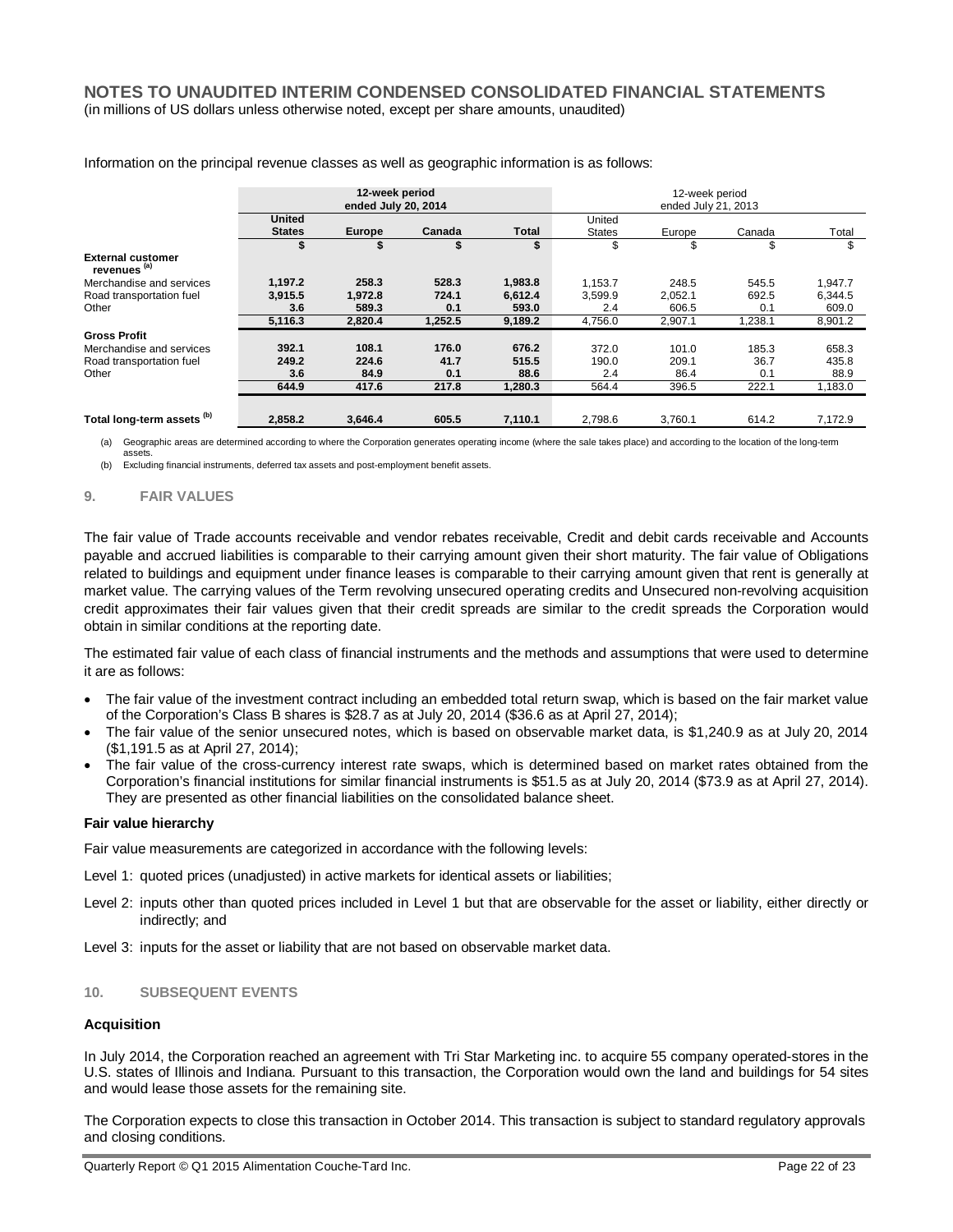#### **NOTES TO UNAUDITED INTERIM CONDENSED CONSOLIDATED FINANCIAL STATEMENTS** (in millions of US dollars unless otherwise noted, except per share amounts, unaudited)

### **Disposal of aviation fuel business**

On September 3, 2014, the Corporation reached an agreement to sell its aviation fuel business to Air BP. The sale would be done through a share purchase agreement pursuant to which Air BP would acquire 100% of all issued and outstanding shares of Statoil Fuel & Retail Aviation AS. This transaction which is subject to standard regulatory approvals and closing conditions is expected to be completed by the end of December 2014.

### **Dividends**

The Board of Directors decided to increase the quarterly dividend by CA0.5¢ per share to CA4.5¢ per share.

During its September 3, 2014 meeting, the Corporation's Board of Directors declared a quarterly dividend of CA4.5¢ per share for the first quarter of fiscal 2015 to shareholders on record as at September 12, 2014 and approved its payment for September 26, 2014. This is an eligible dividend within the meaning of the Income Tax Act of Canada.